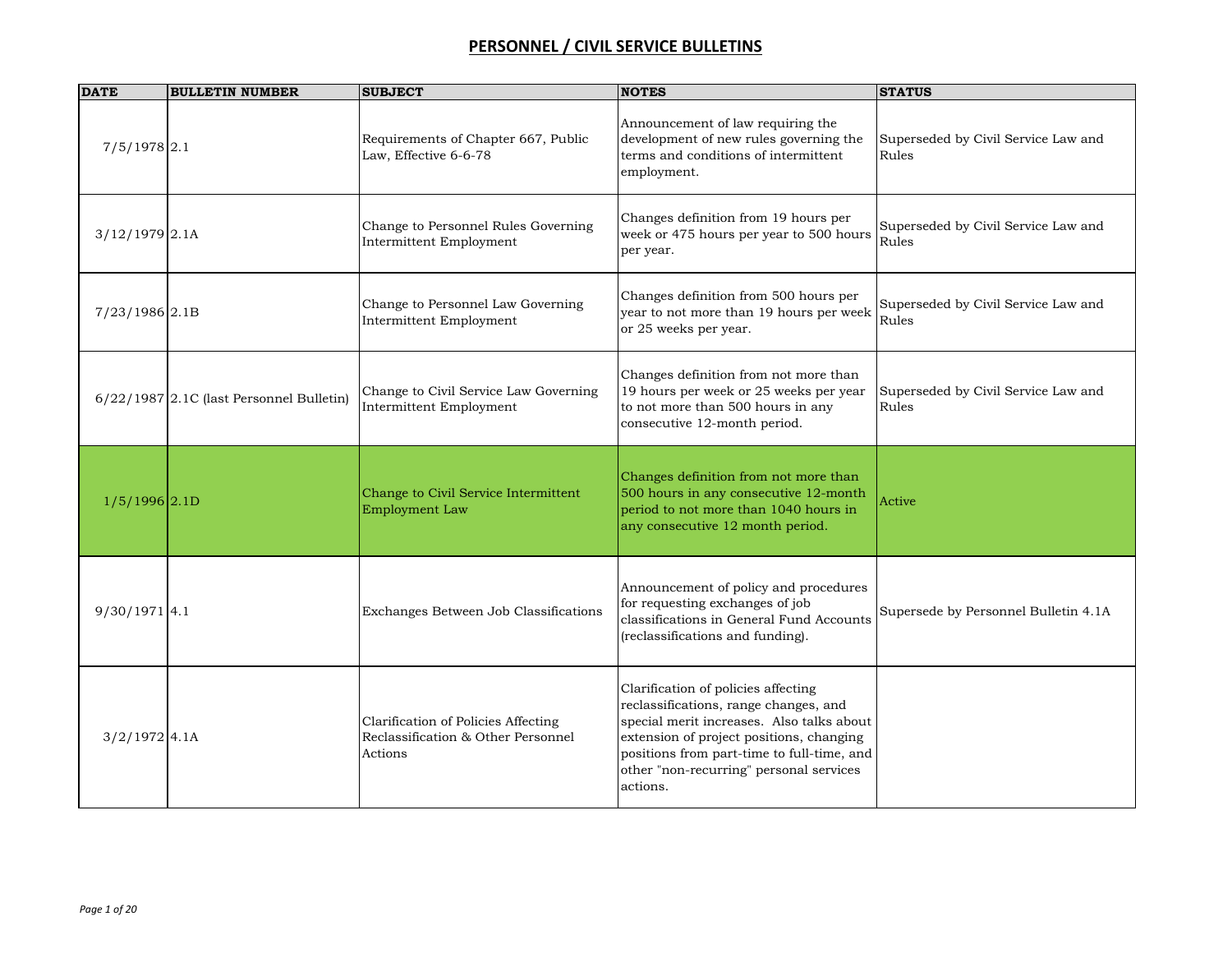| <b>DATE</b>      | <b>BULLETIN NUMBER</b> | <b>SUBJECT</b>                                                          | <b>NOTES</b>                                                                                                                                                                                                                                                       | <b>STATUS</b>                                                       |
|------------------|------------------------|-------------------------------------------------------------------------|--------------------------------------------------------------------------------------------------------------------------------------------------------------------------------------------------------------------------------------------------------------------|---------------------------------------------------------------------|
| $7/8/1975$ 4.2   |                        | Layoff & Redistribution of Duties -<br>Avoiding Unlawful Discrimination | Explanation that, when redistributing<br>duties and reassinging functions (e.g. in<br>layoff situations), valid distinctions<br>between classifications must be<br>maintained, and such redistribution of<br>duties must not result in unlawful<br>discrimination. | Active                                                              |
| $8/24/1983$ 4.3  |                        | Classification Management Procedures                                    | Announcement of policy that employees<br>not be assigned work outside their<br>classification, and provides procedures<br>for affecting reorganizations when<br>necessary.                                                                                         | Updated by Civil Service Bulletin 4.3A                              |
| $1/11/2012$ 4.3A |                        | Classification Management Procedures                                    | Update and reiteration of the State's<br>rules, policy, and procedures for<br>consistent classification management<br>with regard to job duty and task<br>assignment within the State's<br>classification plan.                                                    | Active                                                              |
| $4/21/1971$ 5.1  |                        | Approval to be Paid Above the Minimum                                   | Requirement for appointing authorities<br>to request approval for original<br>appointment above the minimum from<br>the Personnel Department.                                                                                                                      | Superseded by Personnel Bulletin 5.1A                               |
| 9/30/1980 5.1A   |                        | Original Appointment at Above the<br>Minimum Rate                       | Explanation of Civil Service Rule<br>governing appointment above the<br>minimum rate (including requirement for rules and CS Bulletin 5.14.<br>adverse impact analysis).                                                                                           | Modified and updated by Civil Service                               |
| $6/28/1971$ 5.2  |                        | Merit & Longevity Increase Effective<br>Dates                           | Procedure for determining the effective<br>dates of merit and longevity increases.                                                                                                                                                                                 | Superseded by Personnel Bulletin 5.2A                               |
| $11/1/1971$ 5.2A |                        | Merit Increase Effective Dates                                          | New procedures for establishing<br>anniversary dates for merit increases.                                                                                                                                                                                          | Effectively superseded by Civil Service<br>Bulletins 5.15 and 5.15A |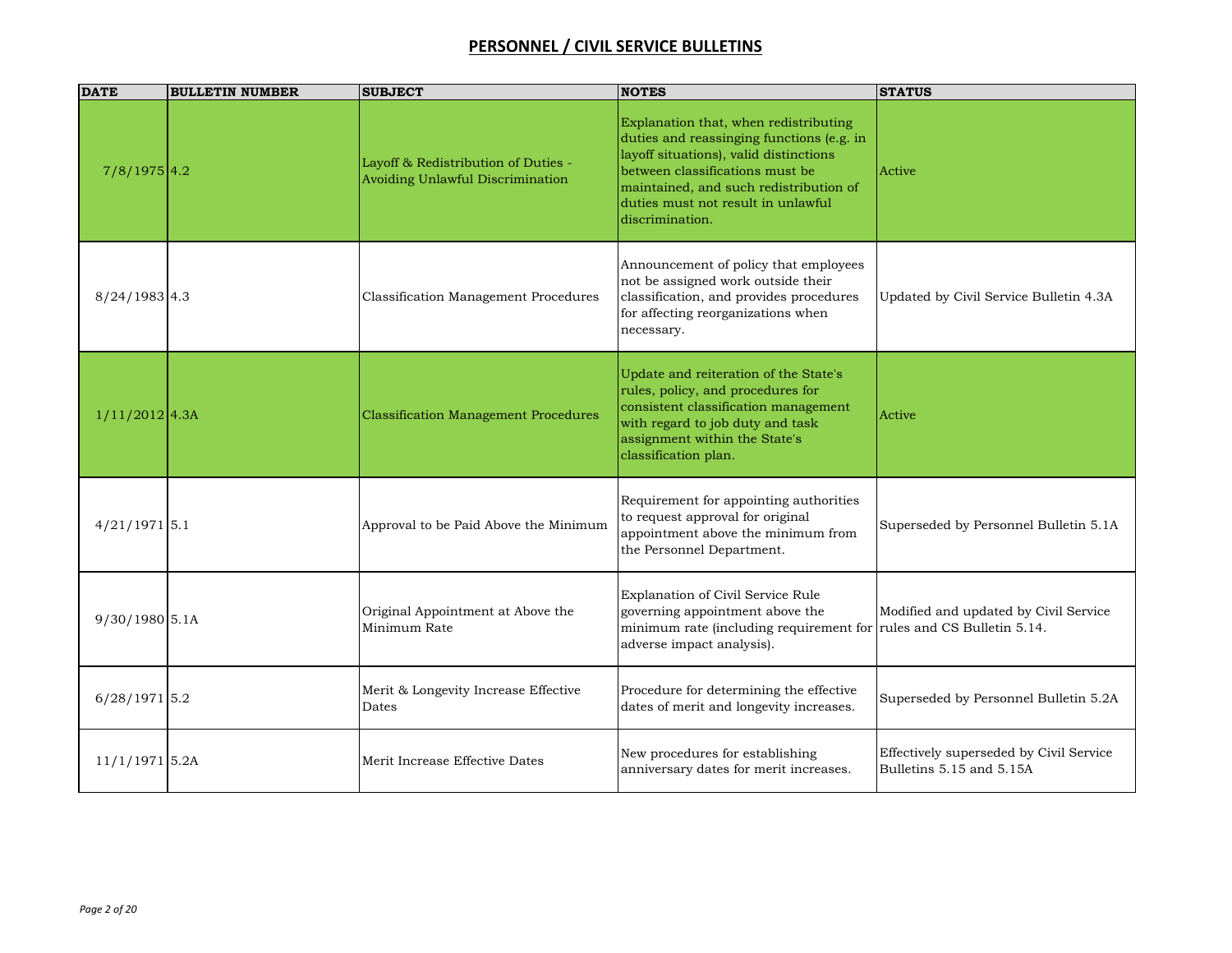| <b>DATE</b>       | <b>BULLETIN NUMBER</b> | <b>SUBJECT</b>                                                          | <b>NOTES</b>                                                                                                                                                                                                                                                      | <b>STATUS</b>                                                                                                           |
|-------------------|------------------------|-------------------------------------------------------------------------|-------------------------------------------------------------------------------------------------------------------------------------------------------------------------------------------------------------------------------------------------------------------|-------------------------------------------------------------------------------------------------------------------------|
| $3/6/1972$ 5.3    |                        | Instructions for Implementing<br>Retroactive & Longevity Increases      | Instructions and procedures for<br>implementing retroactive merit and<br>longevity pay increases.                                                                                                                                                                 | Effectively superseded by changes in<br>Civil Service Laws, Rules, collective<br>bargaining agreements, and practgices. |
| $3/16/1972$ 5.3A  |                        | Probationary Pay Increases                                              | Instructions regarding probationary pay<br>increases for employees who began<br>employment prior to November 13, 1971.                                                                                                                                            | Effectively superseded by changes in<br>Civil Service Laws, Rules, collective<br>bargaining agreements, and practgices. |
| $3/17/1972$ 5.3A1 |                        | Probationary Pay Increases                                              | Clarification of eligibility for probationary<br>pay increases for all original or<br>promotional appointments prior to<br>November 13, 1971.                                                                                                                     | Effectively superseded by changes in<br>Civil Service Laws, Rules, collective<br>bargaining agreements, and practgices. |
| $5/5/1972$ 5.3B   |                        | Probationary Pay Increases                                              | Rescinds requirement that employees be<br>employed prior to November 13, 1971 in<br>order to be eligible for a merit increase<br>after satisfactorily completing the six-<br>month probationary period.                                                           | Effectively superseded by changes in<br>Civil Service Laws, Rules, collective<br>bargaining agreements, and practgices. |
| 7/31/1972 5.4     |                        | Overtime Compensation - Compensatory<br>Time Off                        | Establishes range 17 as the new "cut-off"<br>range for eligibility for overtime<br>payments or compensatory time off.                                                                                                                                             | Superseded by rule changes, collective<br>bargaining, and FLSA.                                                         |
| 8/25/1972 5.5     |                        | Clarification of Personnel Memorandum<br>8-71, Issued November 17, 1971 | Provides for additional vacation/sick<br>leave compensation for employees who<br>work a set amount of overtime in<br>addition to the standard 40-hour<br>workweek.                                                                                                | Superseded by rule changes and<br>collective bargaining.                                                                |
| $1/2/1973$ 5.5A   |                        | Overtime Credits for Vacation/Sick<br>Leaves                            | Revises and clarifies provision for<br>additional vacation/sick leave accrual<br>and compensation for employees who are Superseded by rule changes and<br>regularly required to work a set amount<br>of overtime in addition to the standard<br>40-hour workweek. | collective bargaining.                                                                                                  |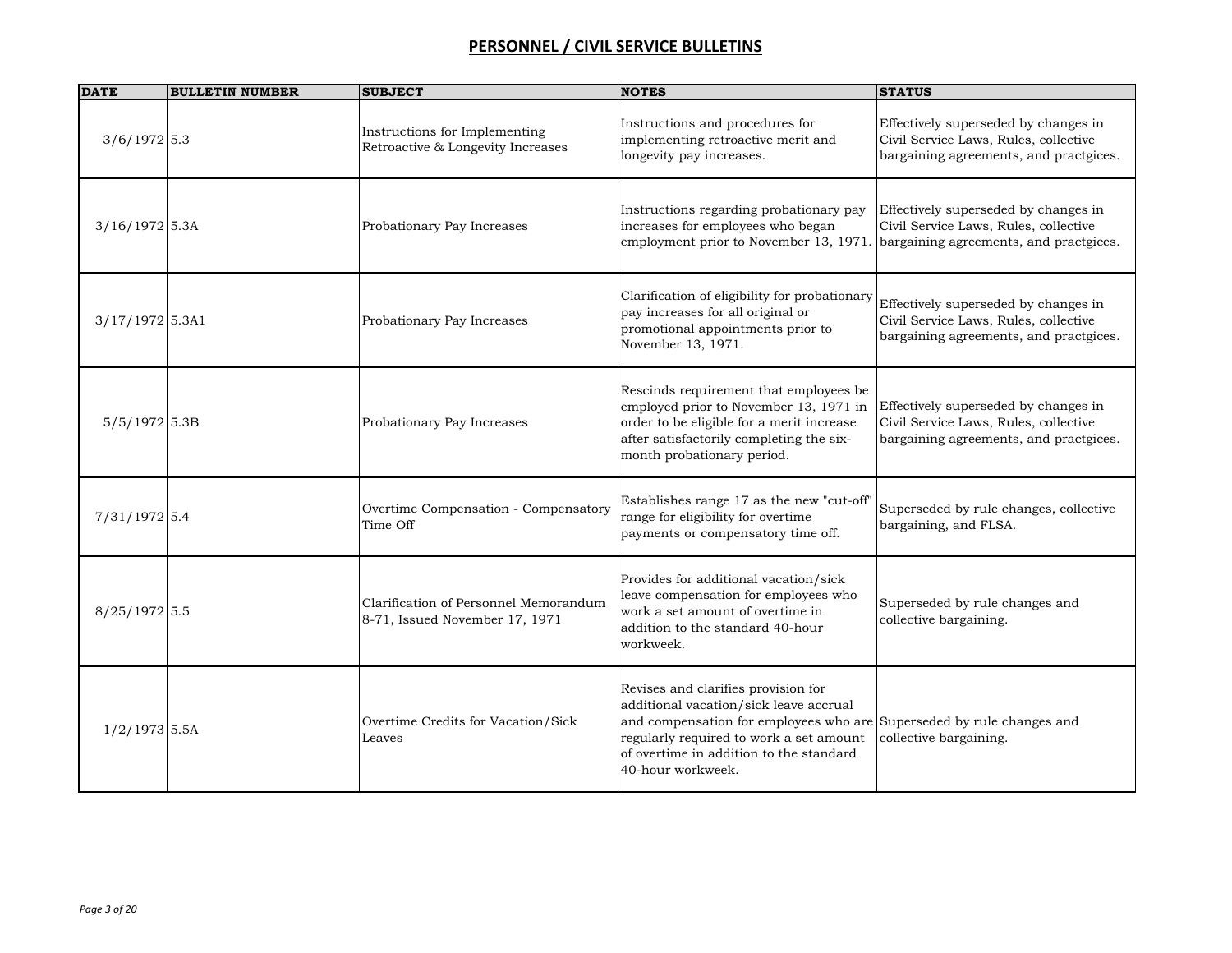| <b>DATE</b>      | <b>BULLETIN NUMBER</b> | <b>SUBJECT</b>                                                                                    | <b>NOTES</b>                                                                                                                                                                                                                | <b>STATUS</b>                                                   |
|------------------|------------------------|---------------------------------------------------------------------------------------------------|-----------------------------------------------------------------------------------------------------------------------------------------------------------------------------------------------------------------------------|-----------------------------------------------------------------|
| $3/7/1973$ 5.5A1 |                        | Overtime Compensation - Compensatory<br>Time Off                                                  | Clarification of policy providing<br>additional accrual and compensation of<br>vacation/sick leave for employees<br>regularly required to work a set amount<br>of overtime in addition to the standard<br>40-hour workweek. | Superseded by rule changes and<br>collective bargaining.        |
| $4/9/1974$ 5.6   |                        | Compensation for Overtime Work<br>Performed on Legal Holidays                                     | Updates and clarifies policy on<br>compensation of overtime work<br>performed on a legal holiday.                                                                                                                           | Superseded by Personnel Bulletin 5.6A                           |
| 12/22/1976 5.6A  |                        | Compensation for Overtime Work<br>Performed on Legal Holidays                                     | Revises policy on compensation for<br>employee required to work on a holiday.                                                                                                                                               | Superseded by Civil Service Rules and<br>collective bargaining. |
| $3/9/1976$ 5.7   |                        | Revised Procedure for<br>Requesting/Maintaining Classified &<br>Unclassified Position Information | Implements new procedures for<br>automated processing of new position<br>requests, reclassifications, class<br>exchanges, and other miscellaneous<br>position status changes.                                               | Superseded by new systems and<br>processing changes.            |
| 10/14/1976 5.8   |                        | Non-Standard Workweek Classifications<br>& Compensation Procedures                                | Announces process and criteria for<br>designating classifications as non-<br>standard.                                                                                                                                      | Superseded by Personnel Bulletin 5.8A                           |
| 11/23/1976 5.8A  |                        | Non-standard Workweek Classifications<br>& Compensation Procedures                                | Revises classifications designated as non-Superseded by Civil Service Rules and<br>standard.                                                                                                                                | collective bargaining.                                          |
| 10/25/1976 5.9   |                        | Transfer, Promotion & Demotion<br>Procedures                                                      | Announces interim procedures for<br>processing transfers, promotions, and<br>demotions pending completion of rule<br>changes and public hearings.                                                                           | Superseded by Civil Service Rule<br>changes.                    |
| $7/1/1986$ 5.10  |                        | Pay Grade/Step Determination Upon<br>Reclassification                                             | Announcement of policy requiring<br>submission by the appointing authority<br>to the Personnel Department of<br>justification for original appointment<br>above the minimum.                                                | Active                                                          |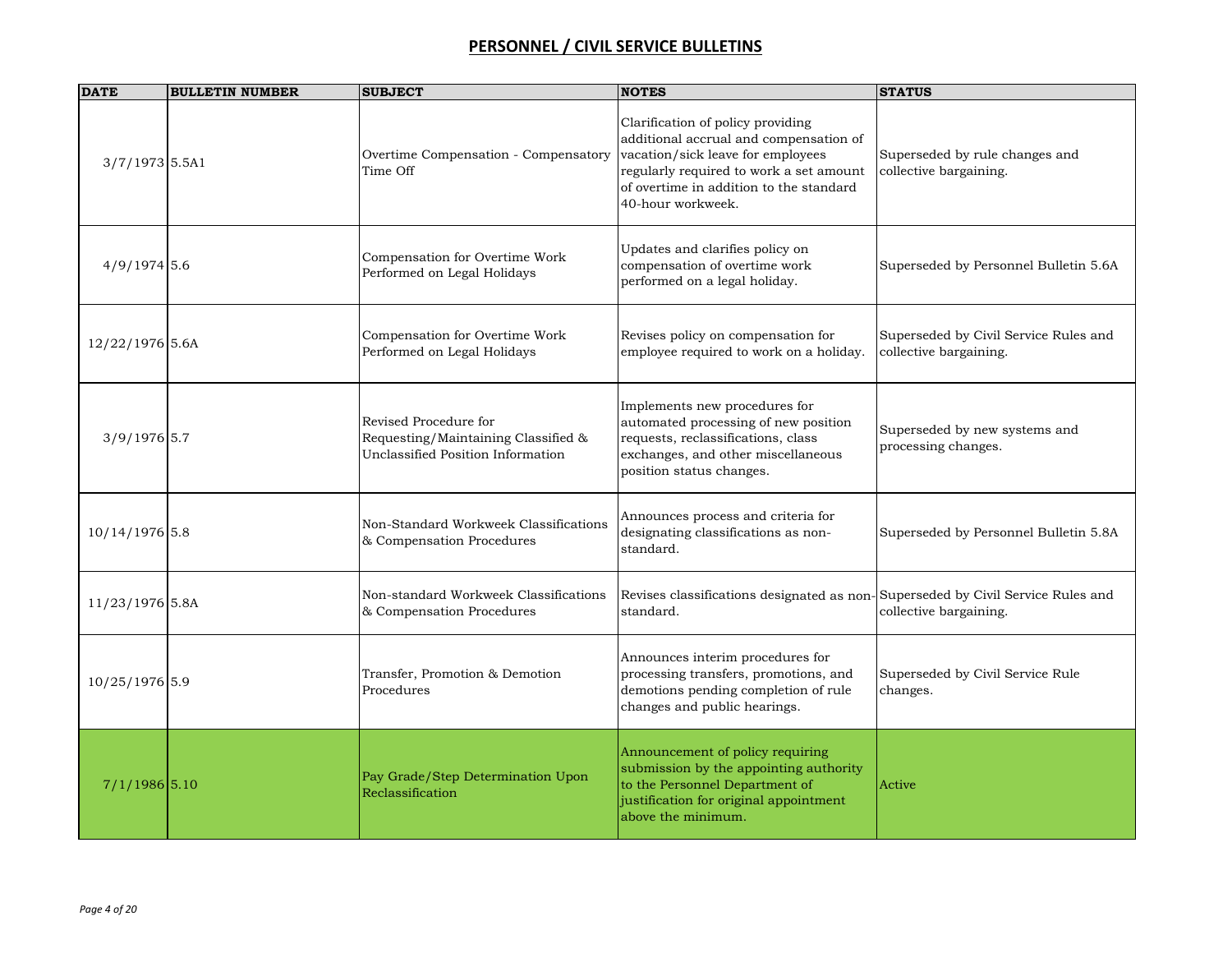| <b>DATE</b>       | <b>BULLETIN NUMBER</b> | <b>SUBJECT</b>                                                                                                                     | <b>NOTES</b>                                                                                                                                                                                                                                                           | <b>STATUS</b>                                                                                                |
|-------------------|------------------------|------------------------------------------------------------------------------------------------------------------------------------|------------------------------------------------------------------------------------------------------------------------------------------------------------------------------------------------------------------------------------------------------------------------|--------------------------------------------------------------------------------------------------------------|
| $2/25/1988$ 5.11  |                        | Application of Longevity Pay to Redlined<br><b>Employees</b>                                                                       | Announcement that longevity is based<br>solely on length of State service,<br>regardless of redline status.                                                                                                                                                            | Active                                                                                                       |
| $9/17/1992$ 5.12  |                        | Application of 5% Rule to Dual Positions                                                                                           | Announcement that 5% rule (demotion<br>and promotion) would apply to part-time<br>employees taking a second part-time<br>position (in accordance with applicable<br>arbitration award).                                                                                | Some specifics are superseded by rules<br>and collective bargaining, but overall<br>concept is still active. |
| $9/18/1998$ 5.13  |                        | <b>Project Employment</b>                                                                                                          | Revises Civil Service Rule, Ch. 5, Sec. 2,<br>sub-sec. A, 6. Revision adds date only.                                                                                                                                                                                  | Active                                                                                                       |
| $12/3/1998$ 5.14  |                        | Delegation of Authority for Original<br>Appointment Above the Minimum Rate                                                         | Establishes a procedure to delegate<br>authorization for original appointment<br>above the minimum rate to an<br>appointing authority.                                                                                                                                 | Active                                                                                                       |
| 12/3/1998 5.15    |                        | Merit and Special Merit Increases                                                                                                  | Announces procedures governing the use<br>and administration of Merit Increases<br>and Special Merit Increases. Includes<br>processes for determining salary review<br>date, merit increase effective date, and<br>criteria for requesting Special Merit<br>Increases. | Superseded by CS Bulletin 5.15A.                                                                             |
| $11/2/1999$ 5.15A |                        | Merit and Special Merit Increases                                                                                                  | Implements technical revisions to<br>procedures governing Merit Increases<br>and Special Merit Increases.                                                                                                                                                              | Active                                                                                                       |
| $6/8/1971$ 6.1    |                        | Career Announcement in Non-<br>Competitive/Labor Classes of the<br>Classified Service                                              | Informational bulletin regarding<br>competitive, non-competitive, and labor<br>divisons of classified service.                                                                                                                                                         | Superseded by new rules.                                                                                     |
| $11/1/1971$ 6.2   |                        | Policy Regarding Placement of<br>Newspaper Advertisements & Filing of<br>Applications for Filling Vacant Positions<br>in State Svc | Establishes policy of centralized<br>advertising and application for filling all<br>positions in State service.                                                                                                                                                        | Superseded by rules and practice.                                                                            |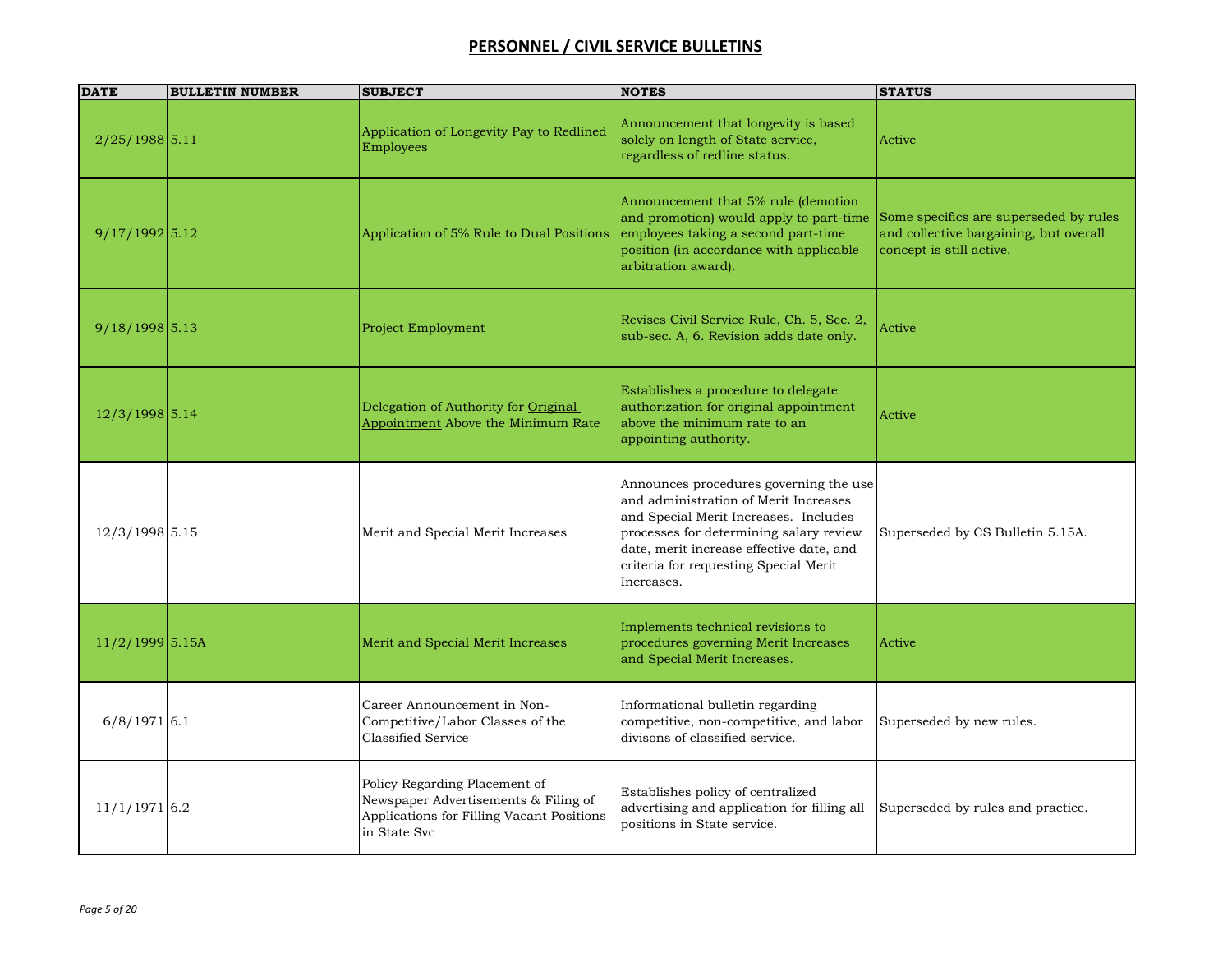| <b>DATE</b>      | <b>BULLETIN NUMBER</b> | <b>SUBJECT</b>                                                               | <b>NOTES</b>                                                                                                                                                | <b>STATUS</b>                                   |
|------------------|------------------------|------------------------------------------------------------------------------|-------------------------------------------------------------------------------------------------------------------------------------------------------------|-------------------------------------------------|
| $5/5/1972$ 6.3   |                        | Equal Employment Opportunity                                                 | Informational bulletin regarding the<br>State's commitment to equal<br>opportunities in employment.                                                         | Active                                          |
| $5/19/1972$ 6.4  |                        | Posting of Bulletins                                                         | Informational bulletin regarding prompt<br>dispatch and posting of employment<br>opportunity bulletins.                                                     |                                                 |
| $6/1/1972$ 6.5   |                        | Procedures Relating to Veterans<br>Preference in the Classified Service      | Announces new Veterans Preference law<br>and provides interpretation and<br>procedures for administering and<br>implementing Veterans Preference<br>points. | Superseded by laws and rules.                   |
| $6/1/1972$ 6.6   |                        | Agency Promotional Examinations -<br><b>Clerical Series</b>                  | Announcement of consistent minimum<br>qualifications for desgnated clerical<br>classes.                                                                     | Supersede by changes in classification<br>plan. |
| $6/16/1972$ 6.7  |                        | Missing Bulletin                                                             | Bulletin missing.                                                                                                                                           | Superseded by Personnel Bulletin 6.7A.          |
| $7/14/1972$ 6.7A |                        | Recision of Bulletin 6.7, Issued June 16,<br>1972                            | Rescinds bulletin regarding<br>"Examination for Agency Promotions" but<br>keeps intact the Service Rating Form<br>(Personnel Form 32B 5/72).                | Superseded by systems and practices.            |
| $8/22/1974$ 6.8  |                        | Citizenship and Residency Requirements                                       | Change in law regarding citizenship and<br>residency requirements for employment<br>in the State's classified service.                                      | Superseded by law changes.                      |
| $3/30/1976$ 6.9  |                        | Evaluation of Volunteer Work for State<br>Employment                         | Provides guidance for evaluating<br>volunteer experience toward meeting<br>minimum qualifications.                                                          | Superseded by practices.                        |
| $3/17/1983$ 6.10 |                        | Examination and Selection Requirements<br>for Direct Hire Employment Classes | Provides procedures and practices<br>required for advertising, examining, and<br>selecting for direct hire classifications.                                 | Superseded by Personnel Bulletin 6.10A.         |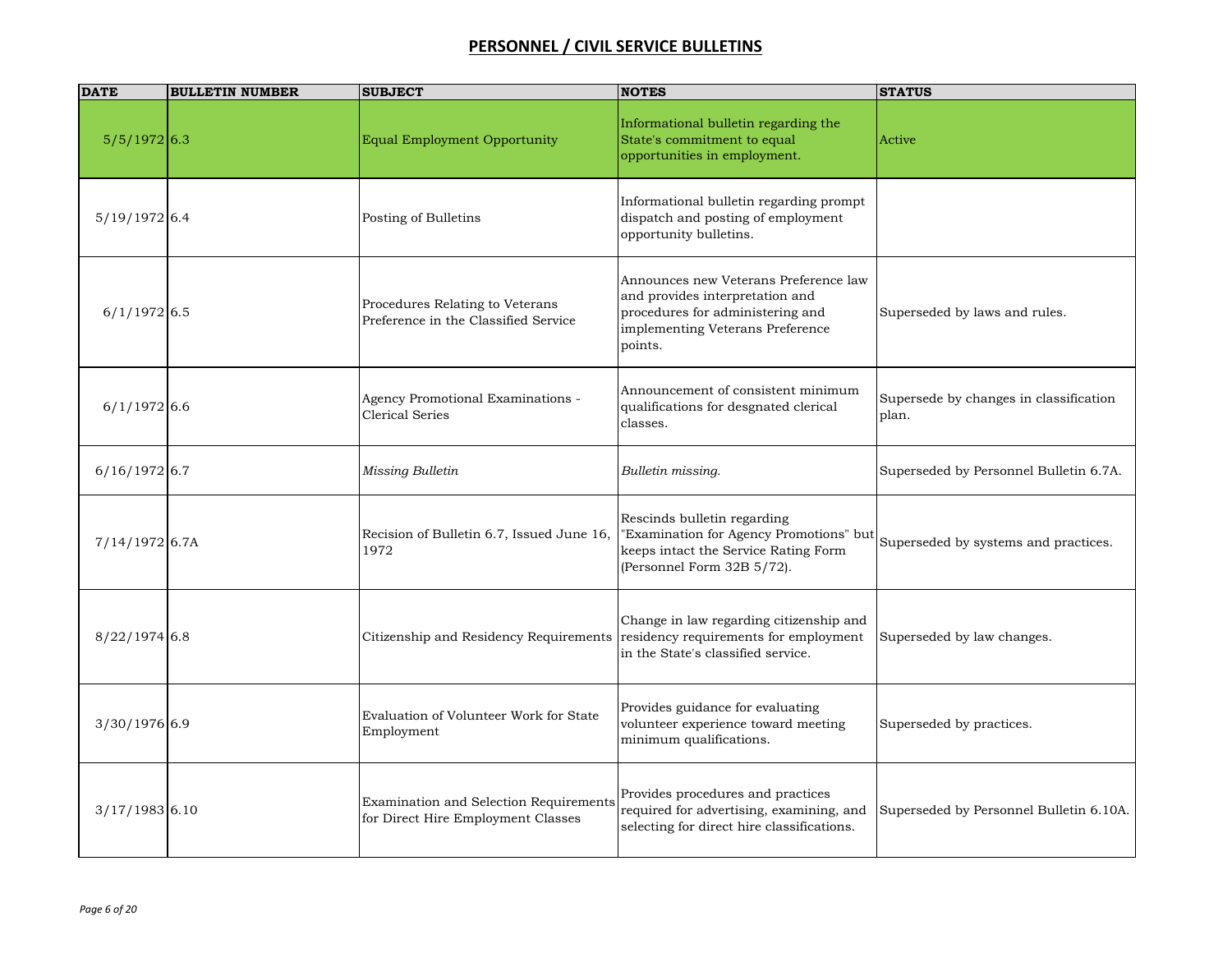| <b>DATE</b>       | <b>BULLETIN NUMBER</b> | <b>SUBJECT</b>                                                                                                                                                         | <b>NOTES</b>                                                                                                                           | <b>STATUS</b>                                                                                                              |
|-------------------|------------------------|------------------------------------------------------------------------------------------------------------------------------------------------------------------------|----------------------------------------------------------------------------------------------------------------------------------------|----------------------------------------------------------------------------------------------------------------------------|
| $4/16/1985$ 6.10A |                        | Screening, Evaluation and Selection<br>Requirements for Direct Hire<br><b>Employment Classes</b>                                                                       | Provides revised procedures and<br>practices required for advertising,<br>examining, and selecting for direct hire<br>classifications. | Superseded by Personnel Bulletin 6.10B.                                                                                    |
| $3/16/1990$ 6.10B |                        | Screening, Evaluation and Selection<br>Requirements for Direct Hire<br><b>Employment Classes</b>                                                                       | Provides revised procedures and<br>practices required for advertising,<br>examining, and selecting for direct hire<br>classifications. | Generally still active, but certain parts<br>have been superseded by rule changes,<br>collective bargaining, and practice. |
| $2/7/1991$ 6.10C  |                        | Submission of the Direct Hire<br>Application Tear Off Sheet (PER 3/8/82)<br>and the Activity Report for Direct Hire<br>Employment Classifications (PER 45<br>$8/83$ ). | Provides requirements for submission of<br>Direct Hire Application Tear Off Sheet<br>and Activity Report.                              | Superseded by HR Memorandum 1-99.                                                                                          |
| $1/2/1973$ 7.1    |                        | Re-employment of Retired State<br>Employees                                                                                                                            | Modifies Personnel Rule regarding length<br>of time a retiree may be employed by the<br>State.                                         | Superseded by law, rule, Personnel<br>Bulletin 8.15, CS Bulletin 8.21, 8.21A,<br>and 8.21B.                                |
| 12/22/1976 7.2    |                        | Registers - Removal Therefrom                                                                                                                                          | Provides list of conditions under which a<br>name will be removed from a register.                                                     | Superseded by laws and rules.                                                                                              |
| $12/17/1980$ 7.3  |                        | Reemployment in the Classified<br><b>Competitive Service</b>                                                                                                           | Provides procedure for placement on the<br>Reemployment Register.                                                                      | Active                                                                                                                     |
| $10/11/1977$ 8.1  |                        | Guidelines and Procedures for<br>Establishing and Maintaining<br>Intermittent and Project Positions and<br>Employees.                                                  | Guidelines and procedures for<br>establising and maintaining intermittent Superseded by laws and rules.<br>and project positions.      |                                                                                                                            |
| $6/7/1971$ 8.2    |                        | Provisional Appointments                                                                                                                                               | Revision of practices pertaining to<br>"provisional appointment" to bring them<br>back in line with Personnel Law and<br>Rules.        | Superseded by rules and practice.                                                                                          |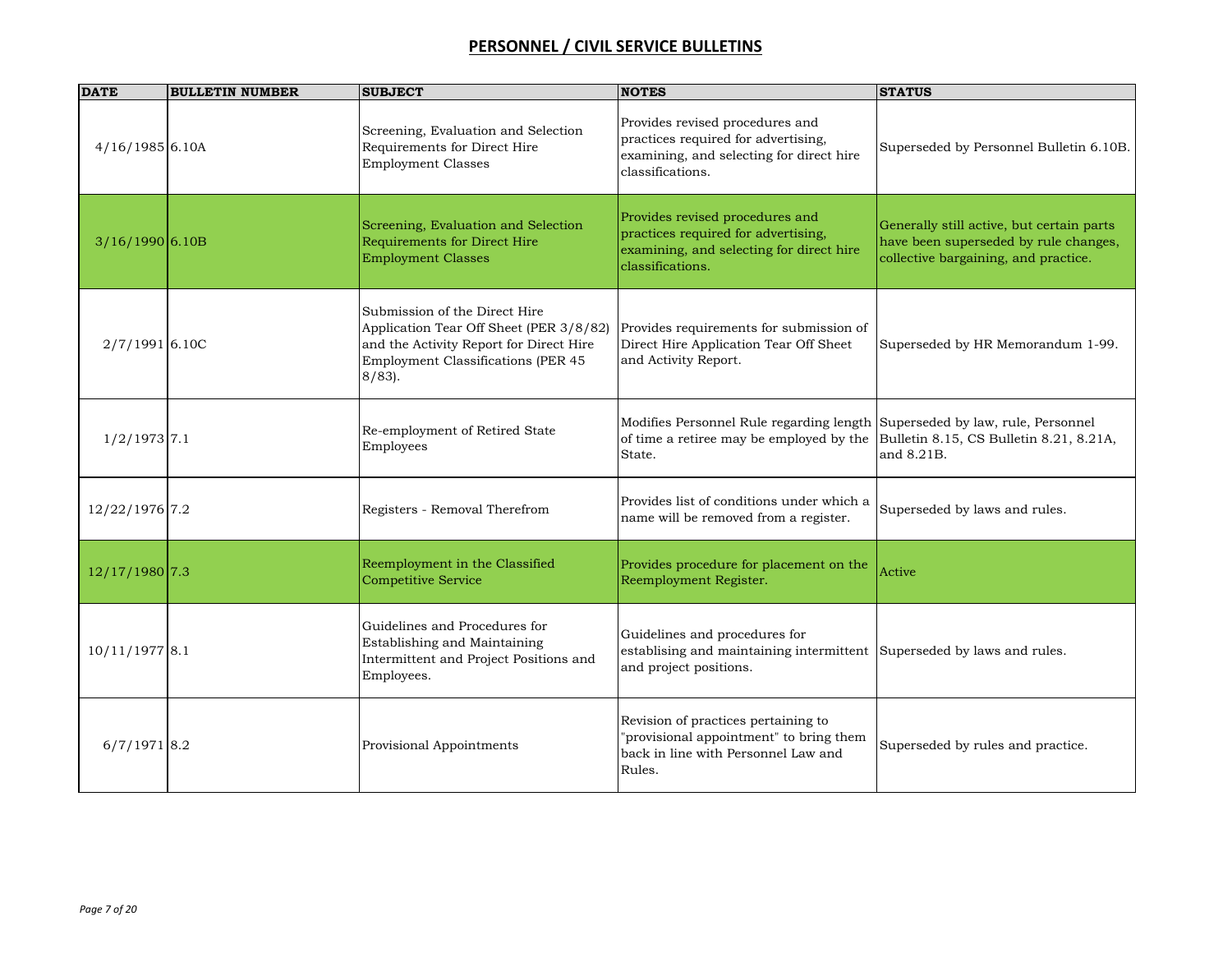| <b>DATE</b>       | <b>BULLETIN NUMBER</b> | <b>SUBJECT</b>                                                                                                                                     | <b>NOTES</b>                                                                                                                                                                           | <b>STATUS</b>                                                                     |
|-------------------|------------------------|----------------------------------------------------------------------------------------------------------------------------------------------------|----------------------------------------------------------------------------------------------------------------------------------------------------------------------------------------|-----------------------------------------------------------------------------------|
| $11/1/1971$ 8.3   |                        | Certification of Vacancies from Layoff                                                                                                             | Reminds agencies of requirements and<br>procedures in Personnel Law and Rules<br>regarding reinstatement of persons on<br>layoff registers.                                            | Effectively superseded by collective<br>bargaining and rules.                     |
| $3/2/1972$ 8.4    |                        | Procedures for Implementing Executive<br>Order #5                                                                                                  | Provides guidance, process, and<br>procedures for implementing the subject<br>Executive Order for the purpose of<br>assisting Vietnam-era veterans in<br>securing suitable employment. | Effectively superseded by changes in<br>organization, laws, rules, and practices. |
| $11/12/1975$ 8.4A |                        | Amendment to Personnel Bulletin 8.4                                                                                                                | Revises one section of the process and<br>procedure for assisting Vietnam-era<br>veterans in securing suitable<br>employment.                                                          | Effectively superseded by changes in<br>organization, laws, rules, and practices. |
| 7/31/1972 8.5     |                        | Use of Eligible Registers for Certification<br>to "Project" and "Intermittent" Positions                                                           | Clarification and reemphasis of the need<br>to use existing registers in filling project<br>and intermittent positions.                                                                | Superseded by rule changes.                                                       |
| $7/7/1975$ 8.6    |                        | Employment Procedure for Non-<br>Competitive Classifications                                                                                       | Implements new requirement to submit<br>Personnel Form 15 for non-competitive<br>positions for purposes of referral of<br>employees in layoff status.                                  | Superseded by Personnel Bulletin 8.12.                                            |
| $7/23/1975$ 8.7   |                        | Nepotism in State Hiring and<br><b>Promotional Practices</b>                                                                                       | Provides guidance regarding new<br>nepotism law.                                                                                                                                       | Active                                                                            |
| $9/18/1980$ 8.8   |                        | Certification and Appointment Procedure Provides guidance on practices to be<br>Supplemental to the Replacement of<br>Chapter 8 of Personnel Rules | continued following revision of Chapter 8<br>of Personnel Rules.                                                                                                                       | Effectively superseded by new rules,<br>procedures, systems, and practices.       |
| 12/16/1980 8.9    |                        | Certification of Eligibles                                                                                                                         | Revises required coding for "declination<br>of appointment" when returning<br>Personnel Form 17 (certificate of<br>eligibles).                                                         | Effectively superseded by new rules,<br>procedures, systems, and practices.       |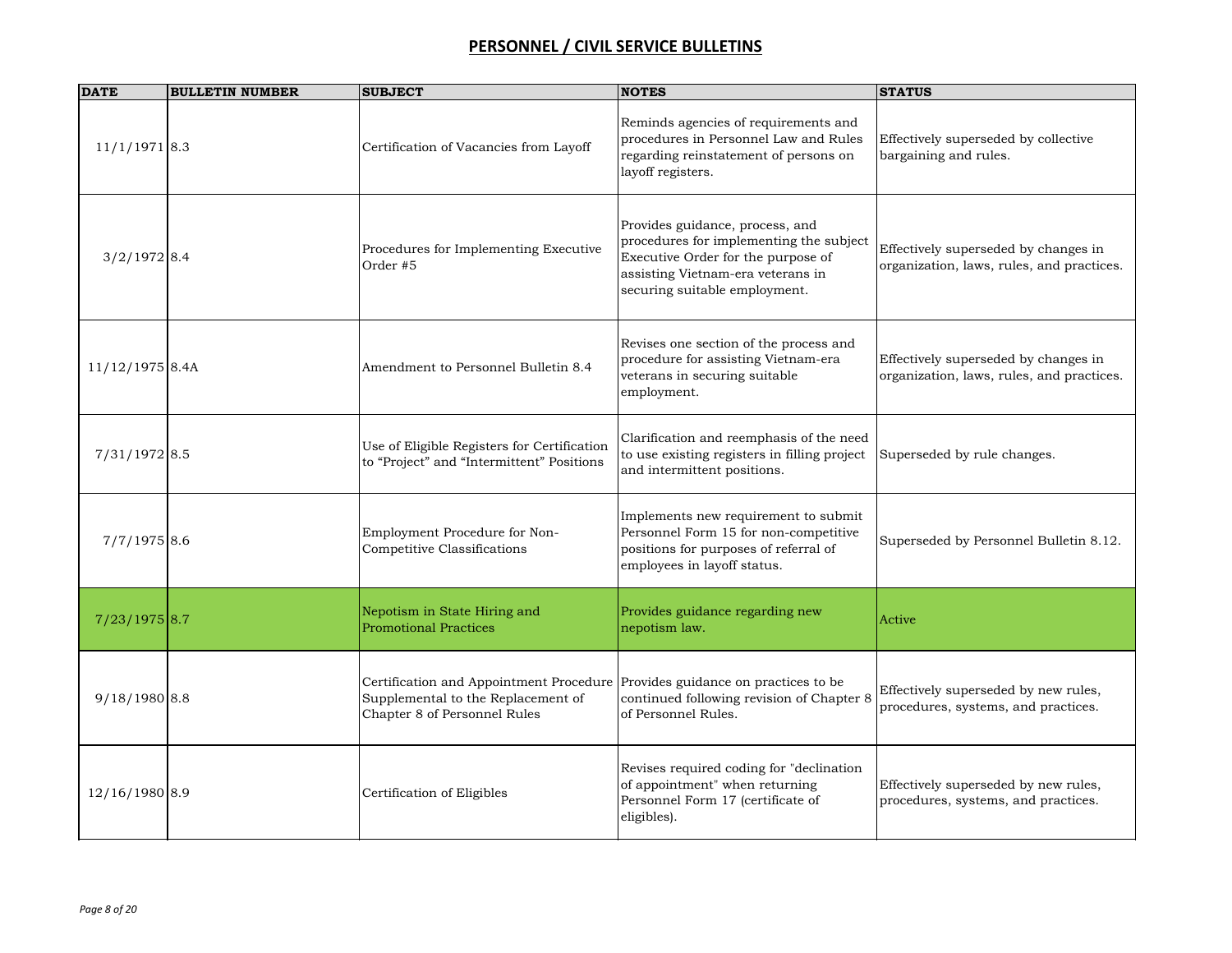| <b>DATE</b>      | <b>BULLETIN NUMBER</b> | <b>SUBJECT</b>                                                                                                                   | <b>NOTES</b>                                                                                                                                                                                            | <b>STATUS</b>                                                                                                              |
|------------------|------------------------|----------------------------------------------------------------------------------------------------------------------------------|---------------------------------------------------------------------------------------------------------------------------------------------------------------------------------------------------------|----------------------------------------------------------------------------------------------------------------------------|
| 12/16/1980 8.10  |                        | Apprentice/Trainee Program Ref:<br>Personnel Memorandum 26-78<br>Apprentice/Trainee Program Policy &<br>Procedures Dated 12-7-79 | Modifies the guidelines for administering<br>the Apprenticeship/Trainee Program<br>within the Department of Personnel.                                                                                  | Superseded by Personnel Bulletin 8.10A.                                                                                    |
| $8/2/1982$ 8.10A |                        | Apprentice/Trainee Program Ref:<br>Personnel Memorandum 26-78<br>Apprentice/Trainee Program Policy &<br>Procedures Dated 12-7-79 | Modifies the guidelines for administering<br>the Apprenticeship/Trainee Program<br>within the Department of Personnel.                                                                                  | Active.                                                                                                                    |
| 12/17/1980 8.11  |                        | Revision of Requisition for Employee<br>Form (Per 15 12/80)                                                                      | Revision of PER 15, Requisition for<br>Employee                                                                                                                                                         | Obsolete. Form has been revised several<br>times since this bulletin.                                                      |
| $4/15/1981$ 8.12 |                        | Use of Form 15                                                                                                                   | Provides revised guidance on the use of<br>the PER 15, Requition for Employee                                                                                                                           | Active                                                                                                                     |
| $6/29/1981$ 8.13 |                        | Revision of Acting Capacity Form (Per 16   Implementation of new for for processing<br>6/80                                      | of Acting Capacity                                                                                                                                                                                      | Obsolete. Form no longer used.                                                                                             |
| 1/8/1982 8.14    |                        | Affirmative Action Certification                                                                                                 | Implements amenment to Chapter 8 of<br>Personnel Rules to permit the expansion<br>of certification lists for affirmative action<br>purposes.                                                            | Changed through policies, practices, and<br>procedures.                                                                    |
| 12/22/1982 8.15  |                        | Reemployment of Retired Persons                                                                                                  | Eliminates restrictions on hiring persons<br>receiving retired pay benefits from MSRS                                                                                                                   | Superseded by law changes.                                                                                                 |
| 8/30/1983 8.16   |                        | Placement on the State Layoff Register<br>for Classified Competitive Classes                                                     | Implement procedures for notifying<br>Department of Personnel of layoffs for<br>purposes of placmenet on appropriate<br>registers (Form PER 14).                                                        | Generally still active, but certain parts<br>have been superseded by rule changes,<br>collective bargaining, and practice. |
| 8/30/1983 8.17   |                        | Notification of Layoff and Recall<br>Provisions                                                                                  | Reference Personnel Memorandum 2-81.<br>Clarifies who gets notice of layoff and<br>reiterates that central layoff registers<br>must be reviewed when filling direct hire<br>and unclassified positions. | Generally still active, but certain parts<br>have been superseded by rule changes,<br>collective bargaining, and practice. |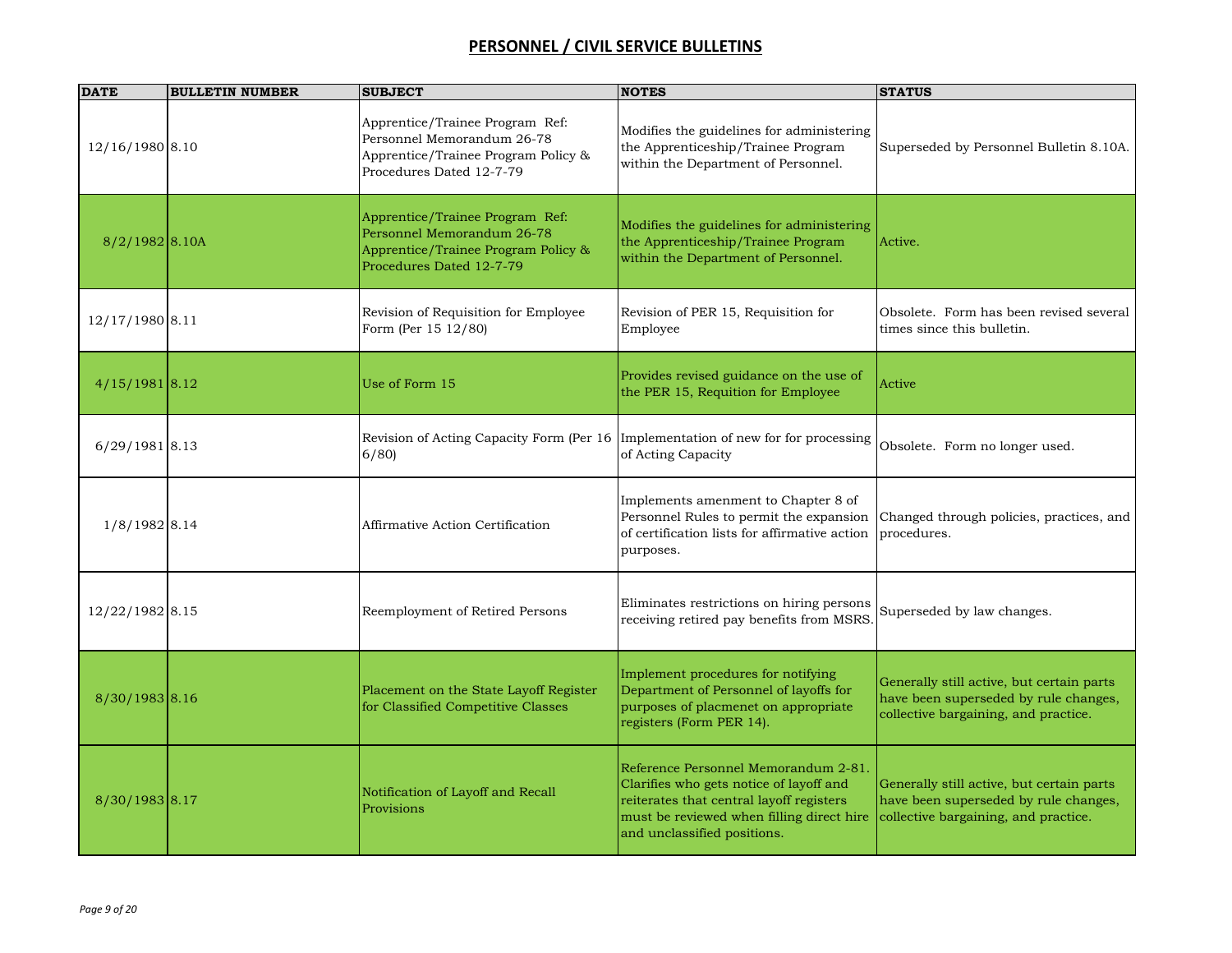| <b>DATE</b>       | <b>BULLETIN NUMBER</b> | <b>SUBJECT</b>                                                                                                              | <b>NOTES</b>                                                                                                                                         | <b>STATUS</b>                                                                                                              |
|-------------------|------------------------|-----------------------------------------------------------------------------------------------------------------------------|------------------------------------------------------------------------------------------------------------------------------------------------------|----------------------------------------------------------------------------------------------------------------------------|
| $3/18/1987$ 8.18  |                        | National Immigration Reform and<br>Control Act of 1986                                                                      | Announcement of federal requirement to<br>ensure employees are U.S. Citizens or<br>are authorized to work in the U.S. (Form<br>I-9 draft).           | Amended by CS Bulletin 8.18A                                                                                               |
| $6/29/2004$ 8.18A |                        | Form I-9 Employment Eligibility<br>Verification                                                                             | Modifies previous bulletin by removing<br>requirement to attach photocopies of<br>documents and adding I-9 Form instead.                             | Generally still active, but certain parts<br>have been superseded by rule changes,<br>collective bargaining, and practice. |
| 8/25/1993 8.19    |                        | Policy for Reassignment of Employees as<br>a Reasonable Accommodation Under the<br>Americans with Disabilities Act          | Announcement of final policy on<br>reassignment of employees under the<br>ADA.                                                                       | Superseded by CS Bulletin 8.19A                                                                                            |
| 8/16/2006 8.19A   |                        | Reissue of Policy and Procedure for<br>Processing Requests from Employees<br>and Applicants for Reasonable<br>Accommodation | Reissue of revised Policy and Procedure<br>for Processing Requests from Employees<br>and Applicants for Reasonable<br>Accommodation (ADA).           | Superseded by CS Bulletin 8.19B                                                                                            |
| $6/16/2008$ 8.19B |                        | Reissue of Policy and Procedure for<br>Processing Requests from Employees<br>and Applicants for Reasonable<br>Accommodation | Update and reissue of Policy and<br>Procedure for Processing Requests from<br>Employees and Applicants for<br>Reasonable Accommodation (ADA).        | Active, but revised July 2012 (see HR<br>Policy & Practices Manual)                                                        |
| 10/11/1994 8.20   |                        | Workers' Compensation Return-To-Work<br>Program                                                                             | Defines new Workers' Compensation<br>Return-to-Work Program and sets forth<br>procedures and requirements for the<br>administration of this program. | Superseded by CS Bulletin 8.20A.                                                                                           |
| 8/28/1997 8.20A   |                        | Workers' Compensation Return-To-Work Clarification and update of Workers'<br>Program                                        | Compensation Return-to-Work Program.                                                                                                                 | Superseded by CS Bulletin 8.20B.                                                                                           |
| 8/6/2002 8.20B    |                        | Workers' Compensation Return-To-Work Clarification and update of Workers'<br>Program                                        | Compensation Return-to-Work Program.                                                                                                                 | Active                                                                                                                     |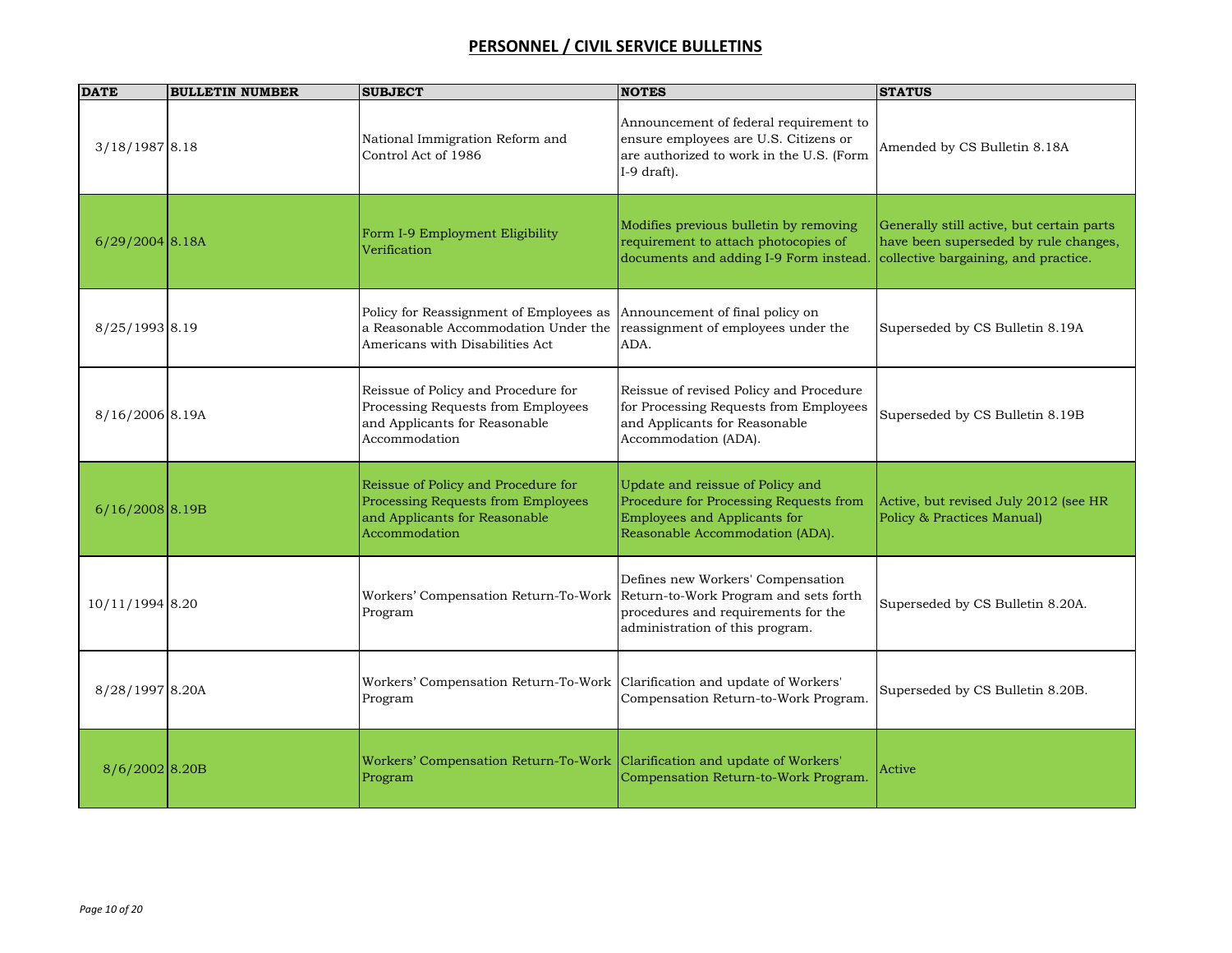| <b>DATE</b>      | <b>BULLETIN NUMBER</b> | <b>SUBJECT</b>                                                              | <b>NOTES</b>                                                                                                                                                                           | <b>STATUS</b>                                                   |
|------------------|------------------------|-----------------------------------------------------------------------------|----------------------------------------------------------------------------------------------------------------------------------------------------------------------------------------|-----------------------------------------------------------------|
| $1/6/2003$ 8.21  |                        | Re-employment of Retired Persons                                            | Announcement of the removal of the<br>'earnings limitation" on retired state<br>employees who return to state service.                                                                 | Superseded by CS Bulletin 8.21A.                                |
| 6/5/2003 8.21A   |                        | Re-employment of Retired Persons                                            | Announcement of the removal of the<br>'earnings limitation" on retired state<br>employees who return to state service.                                                                 | Superseded by CS Bulletin 8.21B.                                |
| 6/29/2004 8.21B  |                        | Re-Employment of Retirement Persons                                         | Announcement of the removal of the<br>'earnings limitation" on retired state<br>employees who return to state service.                                                                 | Superseded by law changes and HR<br>Memorandum 6-11 (and 2-13). |
| $7/11/2016$ 8.22 |                        | Veteran Preference - New Law and Policy                                     | Announcement of the changes to the<br>Veteran Preference law (no points,<br>guaranteed interview) and new policy (to<br>provide guidance to non-selected<br>veterans on job openings). | Active                                                          |
| $6/7/1971$ 9.1   |                        | Extension of Probationary Period                                            | Announces requirement to submit Work<br>Performance Evaluation (Form 32A) with<br>any request to extend probation.                                                                     | Superseded by changes in rules, policies,<br>and practices.     |
| $5/9/2003$ 9.2   |                        | Three-Month Performance Evaluation                                          | Establishment of the 3-month evaluation<br>form and requirements/procedures for<br>completing it.                                                                                      | Active, but Form PER 130 has been<br>revised.                   |
| $6/28/1971$ 10.1 |                        | Service Rating                                                              | Revises the Work Performance<br>Evaluation form (Personnel Form 32A) to<br>includes the ratee's signature.                                                                             | Superseded and revised (see CS Bulletin<br>10.4C                |
| 2/8/1977 10.2    |                        | Change 4 to Personnel Bulletin 10.2<br>$(10.2$ and Changes $1 - 3$ missing) | Modification to Appeals Procedures for<br>denial of merit increases. (Original<br>procedure and changes 1 through 3 are<br>missing.)                                                   | Superseded and revised (see CS Bulletin<br>10.4C                |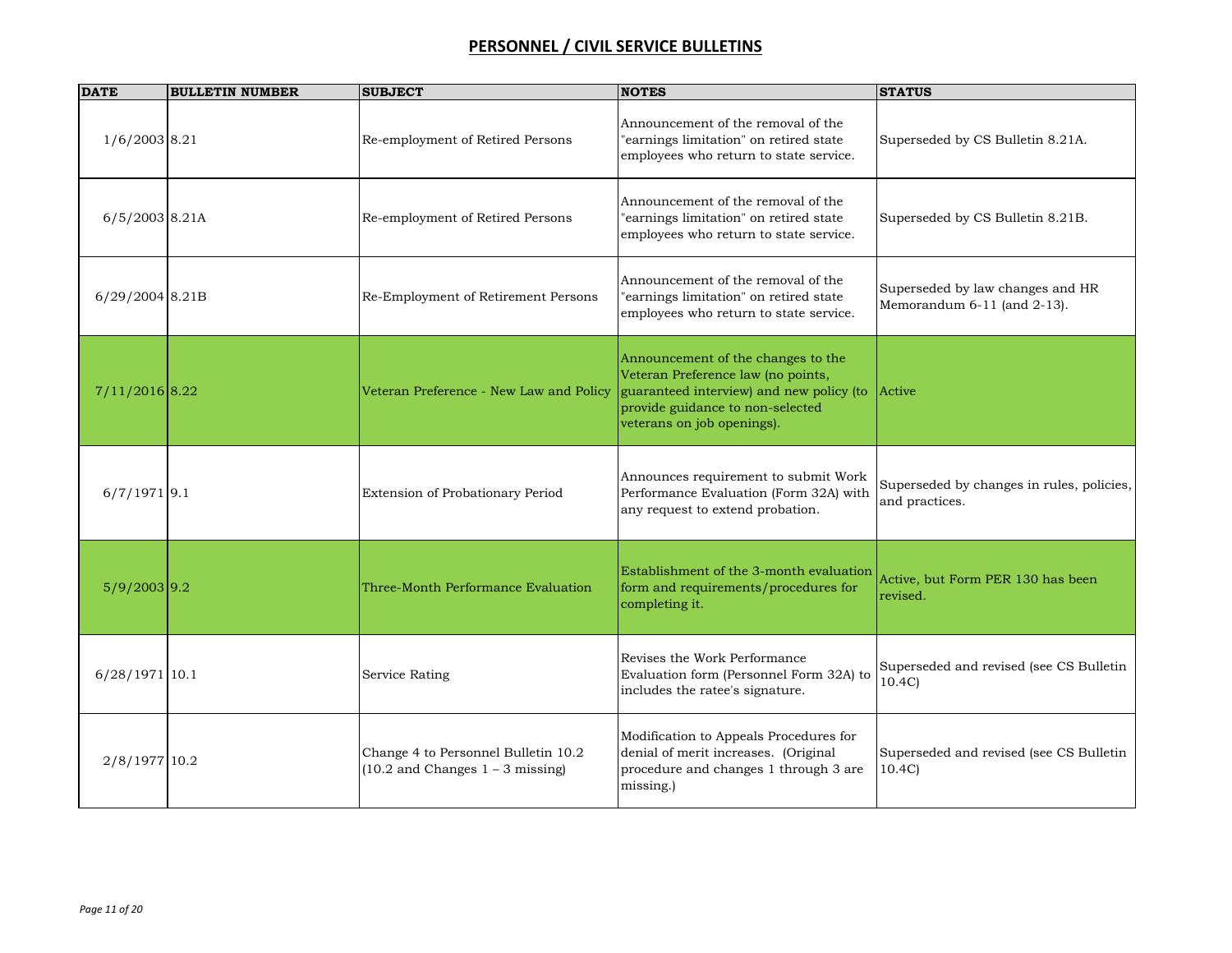| <b>DATE</b>      | <b>BULLETIN NUMBER</b> | <b>SUBJECT</b>                                                                                                                                                              | <b>NOTES</b>                                                                                                                                                                                                                       | <b>STATUS</b>                                                                  |
|------------------|------------------------|-----------------------------------------------------------------------------------------------------------------------------------------------------------------------------|------------------------------------------------------------------------------------------------------------------------------------------------------------------------------------------------------------------------------------|--------------------------------------------------------------------------------|
| 8/30/1977 10.2A  |                        | Section 8, Chapter 579, Public Law                                                                                                                                          | Provides procedures for restoring,<br>retroactive to the original anniversary<br>date, those merit increases denied solely<br>because of the 60% limitation.                                                                       | Superseded by changes in laws, rules,<br>collective bargaining, and practices. |
|                  | 10.3                   | Number appears to have been skipped                                                                                                                                         | Number appears to have been skipped                                                                                                                                                                                                | N/A                                                                            |
| 6/23/1978 10.4   |                        | Personnel Bulletin 10.2, 9-9-76 and all<br>Changes are Rescinded                                                                                                            | Establishes guidelines, procedures, and<br>training program governing the Maine<br>State Performance Appraisal System.                                                                                                             | Superseded by CS Bulletin 10.4C.                                               |
| 3/25/1987 10.4A  |                        | Amendment to Personnel Bulletin 10.4<br>to Discontinue Numerical Rating<br>Requirements                                                                                     | Modification of the State Performance<br>Appraisal System (removes numerical<br>scoring requirements).                                                                                                                             | Superseded by CS Bulletin 10.4C.                                               |
| 6/13/1990 10.4B  |                        | Processing Annual Performance<br>Evaluations                                                                                                                                | Procedural changes to the processing of<br>annual performance evaluations and<br>associated merit increases.                                                                                                                       | Superseded by CS Bulletin 10.4C.                                               |
| $7/1/1997$ 10.4C |                        | State Performance Management System                                                                                                                                         | Update to the Maine State Performance<br>Management System.                                                                                                                                                                        | Active, but forms have been updated.                                           |
| 10/16/1980 10.5  |                        | Development and Use of Performance<br>Standards Specific to the Affirmative<br>Action (AA) and Equal Employment<br>Opportunity (EEO) Aspects of<br>Management & Supervision | Provides general guidelines for use by<br>heads of departments and their<br>Affirmative Action Officers to ensure<br>compliance with departmental AA and<br>EEO objectives.                                                        | Effectively superseded by changes in<br>laws, rules, policies, and practices.  |
| 5/30/1991 10.6   |                        | Managerial and Supervisory Performance<br>Standards                                                                                                                         | Implements requirement for appointing<br>authorities to inform all supervisory and<br>managerial employees of their human<br>resources responsibilities. Adds the<br>supervisory task statement to all<br>appropriate class specs. | Modified and updatd by CS Bulletin<br>10.6A.                                   |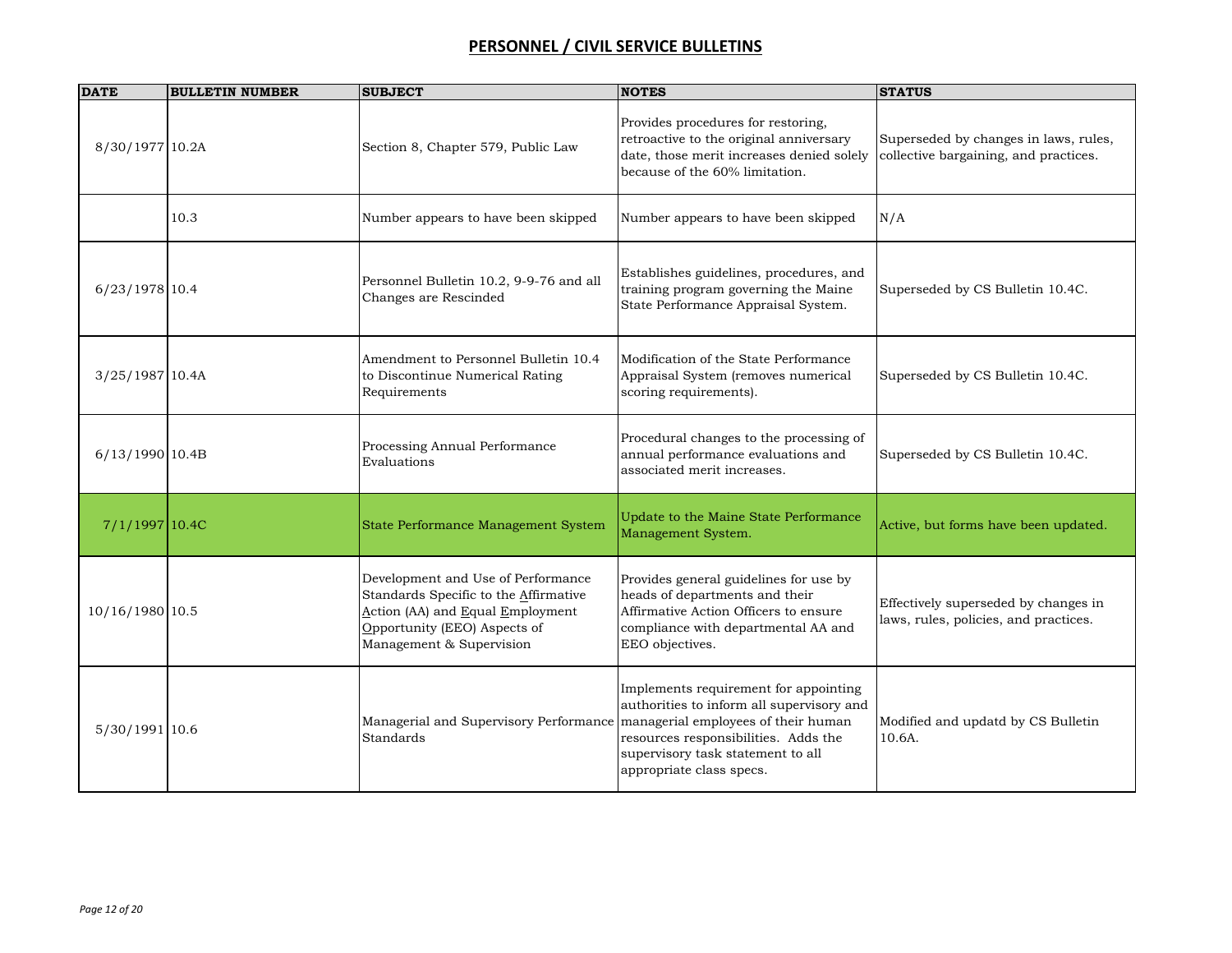| <b>DATE</b>       | <b>BULLETIN NUMBER</b> | <b>SUBJECT</b>                                                                         | <b>NOTES</b>                                                                                                                                                                     | <b>STATUS</b>                                                                  |
|-------------------|------------------------|----------------------------------------------------------------------------------------|----------------------------------------------------------------------------------------------------------------------------------------------------------------------------------|--------------------------------------------------------------------------------|
| $6/25/1991$ 10.6A |                        | <b>Standards</b>                                                                       | Managerial and Supervisory Performance Clarification of the use of the supervisory Active, but task statement has been<br>task statement in job descriptions.                    | modified.                                                                      |
| $6/3/1971$ 11.1   |                        | Revision of Rule 11.16 - Maternity Leave                                               | Revision of Maternity Leave rule:<br>requires expectant mothers to take leave<br>of absence, with or without pay.                                                                | Superseded by laws, rules, policies,<br>practices, and CS Bulletin 11.6.       |
| $11/1/1971$ 11.2  |                        | Leave Procedures in Cases of Industrial<br>Accident                                    | Outlines a simplified procedure of Leave<br>Administration in the cases of employees<br>involved in an industrial accident.                                                      | Superseded by changes in laws, rules,<br>collective bargaining, and practices. |
| $3/16/1972$ 11.3  |                        | Policy and Procedures Governing Military<br>Leaves of Absence (Superseded by<br>11.16) | Prescribes standard procedures<br>governing the granting and processing of<br>military leaves of absence for classified<br>State employees.                                      | Superseded by laws, rules, and CS<br>Bulletin 11.16.                           |
| 4/13/1973 11.4    |                        | Religious Holiday Observance                                                           | Provides guidelines in the granting of<br>authorized leave for the observance of<br>significant religious holidays.                                                              | Effectively superseded by changes in<br>laws, rules, policies, and practices.  |
| 11/24/1975 11.4A  |                        | Administrative Leave for Religious<br>Holidays                                         | Clarification of guidelines concerning the<br>granting of administrative leave for the<br>observance of significant religious<br>holidays.                                       | Effectively superseded by changes in<br>laws, rules, policies, and practices.  |
| 6/23/1980 11.4B   |                        | Religious Holiday Observances                                                          | Clarification of guidelines concerning the<br>granting of leave (NOT administrative<br>leave) for the observance of significant<br>religious holidays.                           | Effectively superseded by changes in<br>laws, rules, policies, and practices.  |
| 11/26/1973 11.5   |                        | Hours of Work                                                                          | Announcement that state offices will<br>normally not open prior to 7:00 am (EST)<br>and will closed at 4:00 pm (EST) in<br>response to fuel and energy conservation<br>measures. | Superseded by CS Bulletin 11.5A.                                               |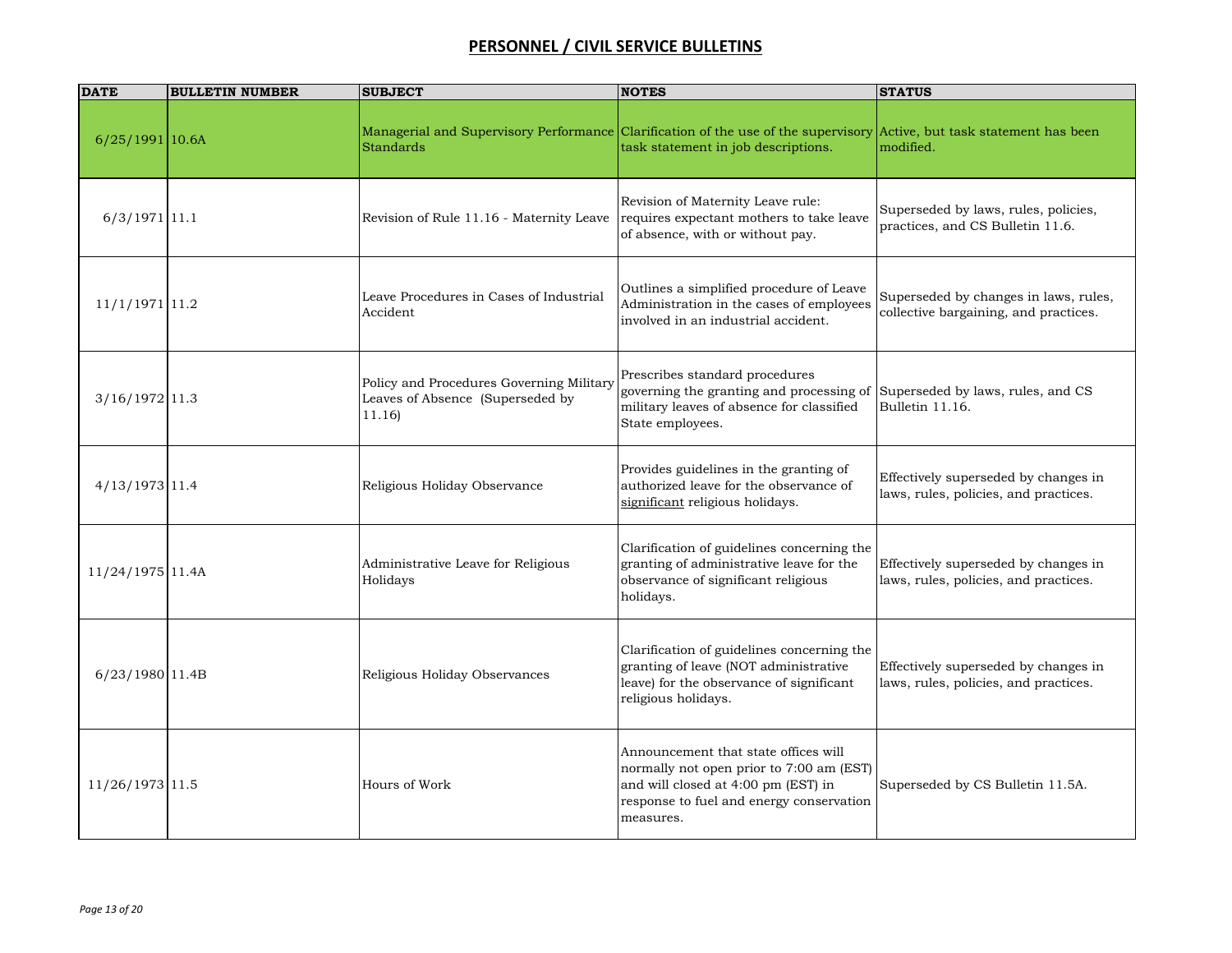| <b>DATE</b>       | <b>BULLETIN NUMBER</b> | <b>SUBJECT</b>                                                                                   | <b>NOTES</b>                                                                                                                                                                                           | <b>STATUS</b>                                                                  |
|-------------------|------------------------|--------------------------------------------------------------------------------------------------|--------------------------------------------------------------------------------------------------------------------------------------------------------------------------------------------------------|--------------------------------------------------------------------------------|
| 12/28/1973 11.5A  |                        | Hours of Work                                                                                    | Announcement that state offices will<br>resume normal hours of 8-5.                                                                                                                                    | Superseded by changes in laws, rules,<br>collective bargaining, and practices. |
| $6/25/1974$ 11.6  |                        | Maternity Leave, Personnel Rule 11.16                                                            | Update to maternity leave policy.                                                                                                                                                                      | Superseded by changes in laws, rules,<br>collective bargaining, and practices. |
| $6/21/1977$ 11.7  |                        | Personnel Rule 11.13 - Sick Leave<br>Without Pay                                                 | Outlines a simplified procedure for<br>processing leaves of absence due to<br>illness.                                                                                                                 | Obsolete. Forms and processes updated.                                         |
| 5/29/1980 11.8    |                        | Vacation Accrual Rate - Former Public<br>Service Employment Participants (CETA,<br>Public Works) | Announcement of date on which vacation<br>accrual rate is based.                                                                                                                                       | Superseded by CS Bulletin 11.8A.                                               |
| $4/3/1981$ 11.8A  |                        | Personnel Bulletin 11.8, May 29, 1980                                                            | Reissue and slight modification of<br>previous bulletin regarding the date on<br>which vacation accrual rate is based.                                                                                 | Active but probably obsolete.                                                  |
| $7/16/1981$ 11.9  |                        | Vacation Accrual Rate / Transfer of<br>Vacation Time / Transfer of Sick Leave<br>Time            | Announcement of policy that former<br>unclassified employees of Legislative and<br>Judicial Branches may used previous<br>service for computation of vacation<br>accrual rate in the Executive Branch. | Active, but modified by collective<br>bargaining for applicable positions.     |
| 12/14/1982 11.10  |                        | <b>Emergency Release</b>                                                                         | Issuance of updated emergency release<br>policy.                                                                                                                                                       | Superseded by CS Bulletin 11.10B.                                              |
| $2/8/1983$ 11.10A |                        | Addendum to Emergency Release Policy                                                             | Addendum to Emergency Release Policy                                                                                                                                                                   | Superseded by CS Bulletin 11.10B.                                              |
| 12/8/1987 11.10B  |                        | Emergency Work Cancellation or Delay<br>or Early Release                                         | Updated policy on emergency release.                                                                                                                                                                   | Superseded by CS Bulletin 11.10C.                                              |
| 2/27/1991 11.10C  |                        | Emergency Work Cancellation or Delay<br>or Early Release (Amended 3/5/91, with<br>policies)      | Modification to emergency release policy. Superseded by CS Bulletin 11.10D.                                                                                                                            |                                                                                |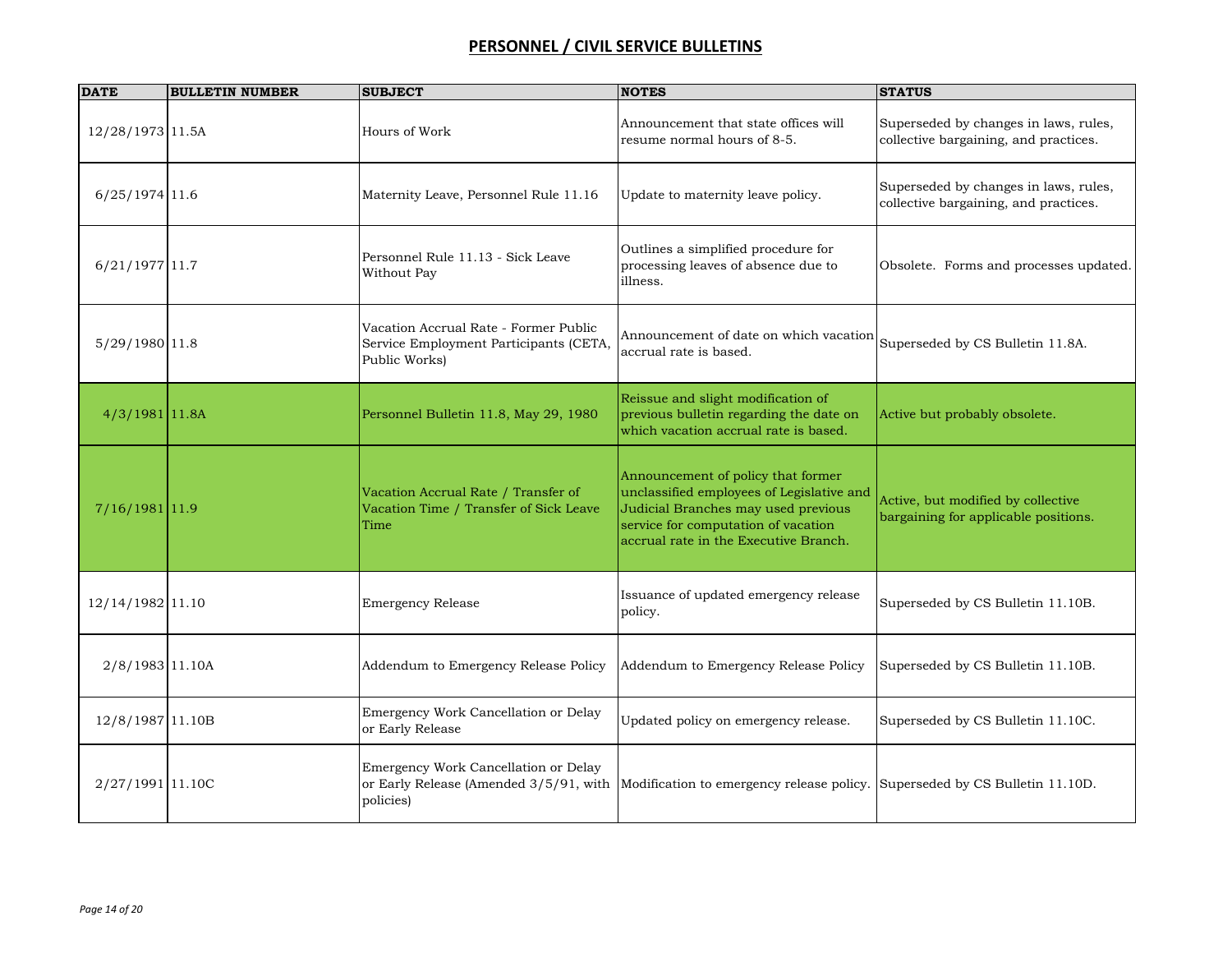| <b>DATE</b>        | <b>BULLETIN NUMBER</b> | <b>SUBJECT</b>                                                                                                                                                                                   | <b>NOTES</b>                                                                                                                                                                                                           | <b>STATUS</b>                                                                                                      |
|--------------------|------------------------|--------------------------------------------------------------------------------------------------------------------------------------------------------------------------------------------------|------------------------------------------------------------------------------------------------------------------------------------------------------------------------------------------------------------------------|--------------------------------------------------------------------------------------------------------------------|
| 11/8/2011 11.10D   |                        | Emergency Work Cancellation, Delay, or<br>Early Release                                                                                                                                          | Updated emergency release policy<br>(includes reference to online Citizen<br>ALERT System).                                                                                                                            | Superseded by CS Bulletin 11.10E.                                                                                  |
| 11/29/2011 11.10E  |                        | Emergency Work Cancellation, Delay, or<br>Early Release                                                                                                                                          | Updated emergency release policy.                                                                                                                                                                                      | Active.                                                                                                            |
| 6/24/1985 11.11    |                        | Application of the Veterans<br>Reemployment Rights Act (VRRA),<br>Chapter 43, Part III, Title 38, U.S. Code<br>Section 2021-2026 to Established<br>Procedures and practices for Unpaid<br>Leaves | Announcement of the VRRA (precursor<br>to the USERRA) and the requirements<br>provided by it to employees who leave to<br>enter military training or service.                                                          | Superseded by CS. Bulletin 11.16.                                                                                  |
| 5/5/1987 11.12     |                        | Personal Leave Days for Confidential<br>Employees                                                                                                                                                | Bulletin describing history and policy of<br>personal leave days for confidential<br>employees.                                                                                                                        | Updated by policies and Confidental<br>Benefits Package provisions approved by<br>the Governor.                    |
| $4/16/1991$  11.13 |                        | Regulations Governing the Vacation<br>Benefit for Confidential Employees                                                                                                                         | Announcement of new legislation which<br>provides that advanced vacation credits<br>be treated as if "earned" on a montly<br>basis when an employee separates from<br>state service.                                   | Generally still active, but certain parts<br>have been modified by Confidential<br>Benefits Package and practices. |
| 6/24/1991 11.14    |                        | Treatment of Employees Returning from<br>Desert Shield/Desert Storm                                                                                                                              | Defines how returning veterans are to be<br>treated with respect to benefits, status,<br>etc.                                                                                                                          | Active but probably obsolete.                                                                                      |
| 6/25/1991 11.15    |                        | Educational Leave Law                                                                                                                                                                            | Amendment to education leave law.<br>Requires that only educational leave<br>requests that require position leave for<br>30 days or more need to be approved in<br>advance by the Educational Leave<br>Advisory Board. | Superseded by law changes (which<br>eliminated the Educational Leave<br>Advisory Board).                           |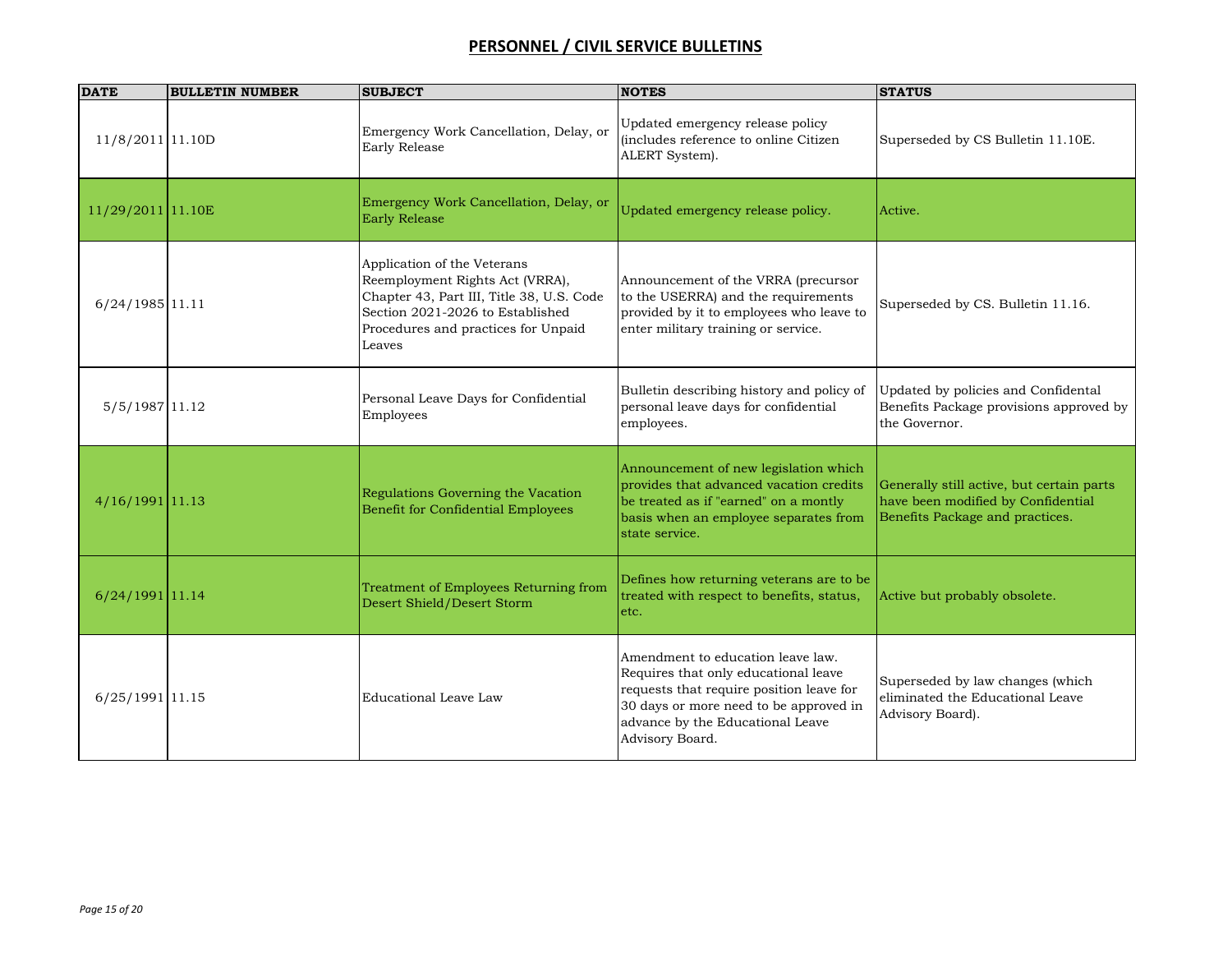| <b>DATE</b>       | <b>BULLETIN NUMBER</b> | <b>SUBJECT</b>                                                                    | <b>NOTES</b>                                                                                                                                                                                  | <b>STATUS</b>                                                                                                            |
|-------------------|------------------------|-----------------------------------------------------------------------------------|-----------------------------------------------------------------------------------------------------------------------------------------------------------------------------------------------|--------------------------------------------------------------------------------------------------------------------------|
| 10/13/1999 11.16  |                        | Policy & Procedures Governing Military<br>Leave                                   | Describes procedures governing military<br>leaves of absence and reemployment<br>rights of state employees who are on<br>military leave. Supersedes 11.3 and<br>11.11.                        | Superseded by CS Bulletin 11.16A.                                                                                        |
| 8/26/2002 11.16A  |                        | Policy & Procedures Governing Military<br>Leave                                   | Update and clarification of policy<br>governing military leaves of absence.                                                                                                                   | Superseded by CS Bulletin 11.16B.                                                                                        |
| 7/7/2004 11.16B   |                        | Policy & Procedures Governing Military<br>Leave                                   | Revise policy governing military leaves of<br>absence.                                                                                                                                        | Superseded by CS Bulletin 11.16C.                                                                                        |
| 6/12/2006 11.16C  |                        | Policy & Procedures Governing Military<br>Leave                                   | Revise policy governing military leaves of<br>absence.                                                                                                                                        | Active.                                                                                                                  |
| 5/11/1973 12.1    |                        | Lay Off Policy - Limited Period Positions                                         | Restate and clarify layoff procedures as<br>they may apply to employees in limited<br>period positions.                                                                                       | Superseded by CS Bulletin 12.1A.                                                                                         |
| $3/4/1974$  12.1A |                        | Layoff Policy for Classified Employees<br><b>Filling Limited Period Positions</b> | Established policy that employees in<br>permanent and limited period positions<br>be treated similarly with respect to filling<br>positions as well as layoff procedures.<br>Supersedes 12.1. | Generally still active, but certain parts<br>have been modified by rule changes,<br>collective bargaining, and practice. |
| 5/12/1975 12.2    |                        | Employment, Seniority and Layoff                                                  | Clarifies terms and procedures governing<br>emloyment, seniority and layoff in the<br>classified service. Includes statement of<br>nondiscrimination.                                         | Superseded by changes in laws, rules,<br>collective bargaining, and practices.                                           |
| 10/15/1976 12.3   |                        | Effective Dates of Separations Under<br>Disability Retirement                     | Establishes policy for determining<br>separation date for employees who<br>terminate and are eligible for disability<br>retirement by MSRS statute.                                           |                                                                                                                          |
| $6/7/1977$ 12.4   |                        | Service Beyond the Age of 70                                                      | Procedure for requesting an extension of<br>service beyond age 70.                                                                                                                            | Superseded by changes in law (law<br>repealed in 1985).                                                                  |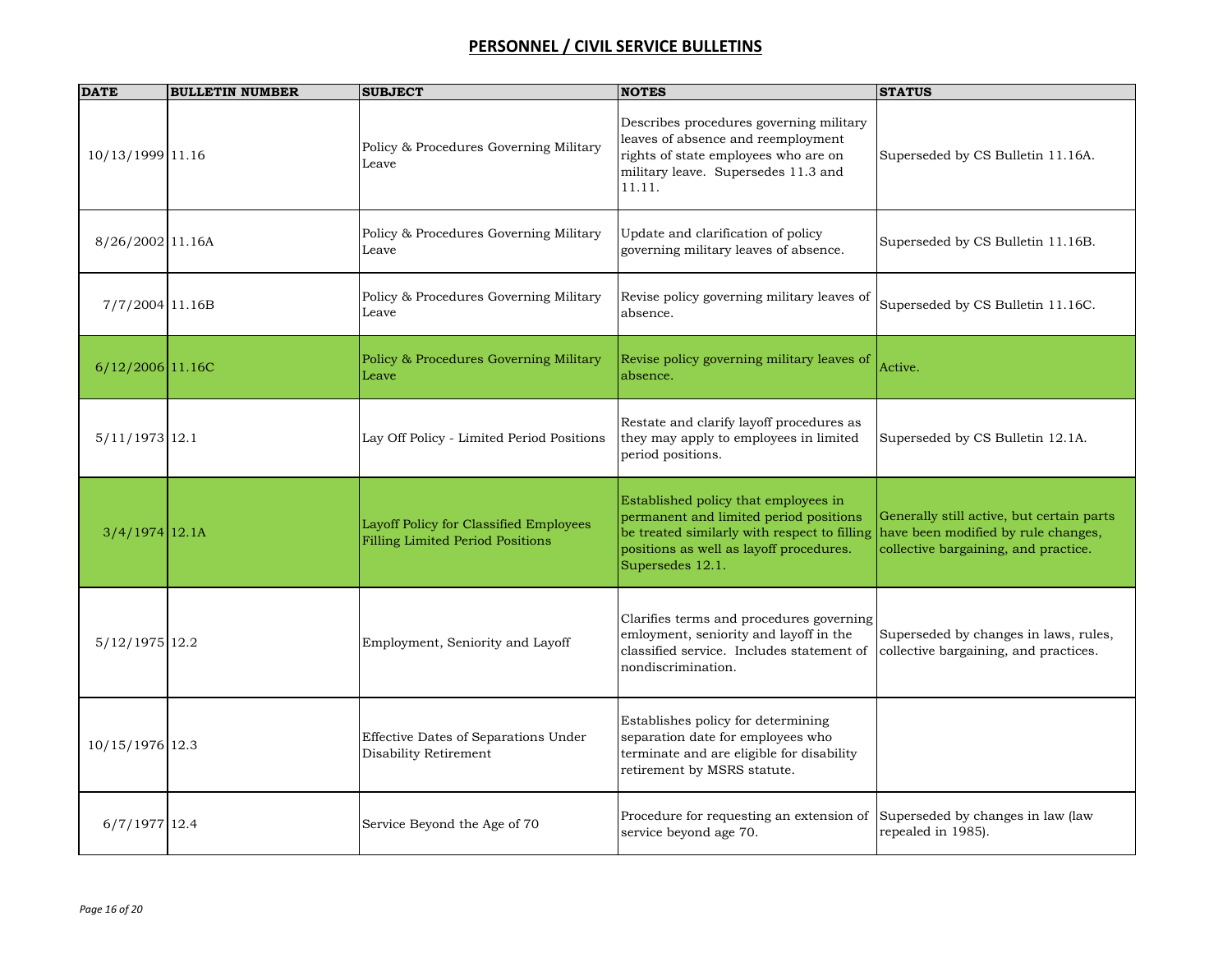| <b>DATE</b>          | <b>BULLETIN NUMBER</b> | <b>SUBJECT</b>                                                                                                                                                                                                            | <b>NOTES</b>                                                                                                                                                                               | <b>STATUS</b>                                                             |
|----------------------|------------------------|---------------------------------------------------------------------------------------------------------------------------------------------------------------------------------------------------------------------------|--------------------------------------------------------------------------------------------------------------------------------------------------------------------------------------------|---------------------------------------------------------------------------|
| 2/23/1996 12.5       |                        | Retirement Plan Choices for State Police<br>Officers, Inland Fisheries and Wildlife<br>and Marine Resources Law Enforcement<br>Employees, and Baxter Park Rangers<br>Who Are/Were First Employed After<br>August 31, 1984 | Identifies retirement plan choices for<br>certain law enforcement employees.                                                                                                               | Obsolete. Options changed and/or<br>repealed legislatively.               |
| 10/9/1973 13.1 [sic] |                        | Dress Code (Incorrectly numbered)                                                                                                                                                                                         | Official pronouncement that dress codes<br>are beyond the purview of the State<br>Personnel Board and the guidelines<br>should be at the discretion of the<br>individual Department Heads. | Effectively superseded when the State<br>Personnel Board ceased to exist. |
| $6/5/1972$ 13.1      |                        | Political Activity                                                                                                                                                                                                        | Reiterates the extent and/or limitations<br>to which a state employee may<br>participate in political activities.                                                                          | Superseded by CS Bulletin 13.1A.                                          |
| 7/8/1975 13.1A       |                        | Political Activity of State Employees                                                                                                                                                                                     | Redefines the extent and/or limitations<br>to which a State Employee may<br>participate in political activities.                                                                           | Superseded by CS Bulletin 13.1B.                                          |
| $2/25/1976$ 13.1B    |                        | Summary Statement Regarding Political<br>Activity of State Employees                                                                                                                                                      | Updated Political Activity policy.                                                                                                                                                         | Superseded by CS Bulletin 13.1C.                                          |
| 10/23/1978 13.1C     |                        | Political Activity of State Employees                                                                                                                                                                                     | Presents a general checklist of political<br>activities allowed and disallowed for state Superseded by CS Bulletin 13.1D.<br>employees.                                                    |                                                                           |
| $2/8/1984$ 13.1D     |                        | Political Activity of State Employees                                                                                                                                                                                     | Updated and clarified checklist of<br>political activities allowed and disallowed Superseded by CS Bulletin 13.1F.<br>for state employees.                                                 |                                                                           |
| 12/20/1993 13.1E     |                        | Political Activity Guidelines (with<br>$3/25/96$ correction)                                                                                                                                                              | Statement of policy regarding political<br>activities of state employees.                                                                                                                  | Superseded by CS Bulletin 13.1F.                                          |
| 10/10/1997 13.1F     |                        | New Political Activity Guidelines for<br>Executive Branch Employees (with<br>8/14/00 re-issue)                                                                                                                            | Amendment of political activity law and<br>reissue/update of guidelines memo.                                                                                                              | Superseded by CS Bulletin 13.1G.                                          |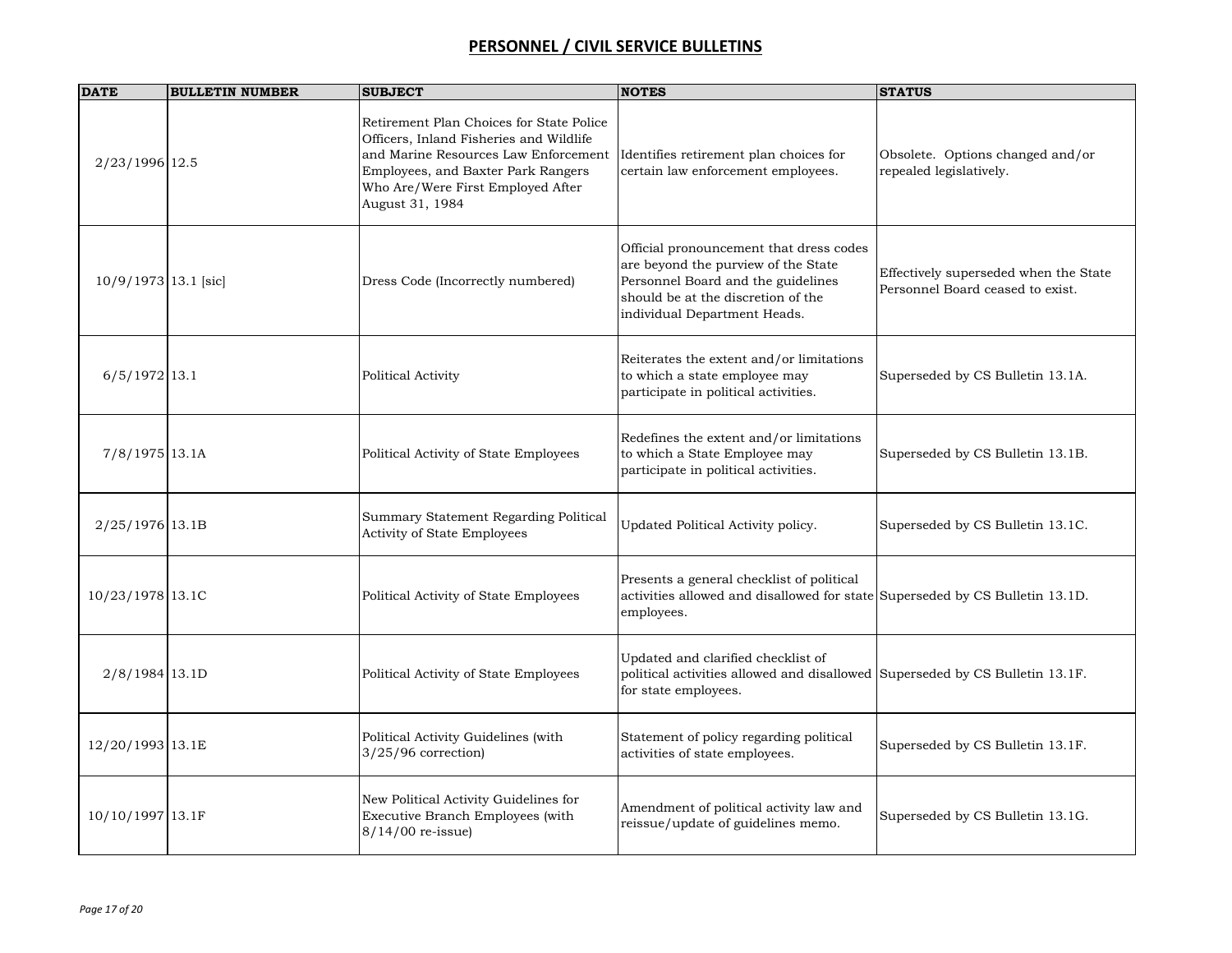| <b>DATE</b>       | <b>BULLETIN NUMBER</b> | <b>SUBJECT</b>                                                                                                                                                                                                                                  | <b>NOTES</b>                                                                       | <b>STATUS</b>                    |
|-------------------|------------------------|-------------------------------------------------------------------------------------------------------------------------------------------------------------------------------------------------------------------------------------------------|------------------------------------------------------------------------------------|----------------------------------|
| 9/13/2002 13.1G   |                        | Political Activity Guidelines for Executive Update and reissue of political activity<br><b>Branch Employees</b>                                                                                                                                 | memo.                                                                              | Superseded by CS Bulletin 13.1H. |
| 9/15/2004 13.1H   |                        | Political Activity Guidelines for Executive<br>Branch Employees (with 9/29/04<br>addendum)                                                                                                                                                      | Update and reissue of political activity<br>memo.                                  | Superseded by CS Bulletin 13.1I. |
| 8/28/2006 13.11   |                        | Political Activity Guidelines for Executive<br>Branch Employees (Original and<br>Corrected)                                                                                                                                                     | Update and reissue of political activity<br>memo.                                  | Superseded by CS Bulletin 13.1J. |
| 8/28/2006 13.1J   |                        | Political Activity Guidelines for Executive Update and reissue of political activity<br><b>Branch Employees</b>                                                                                                                                 | memo.                                                                              | Superseded by CS Bulletin 13.1K. |
| 9/16/2010 13.1K   |                        | Re-issue of Political Activity Guidelines<br>for Executive Branch Employees                                                                                                                                                                     | Update and reissue of political activity<br>memo.                                  | Superseded by CS Bulletin 13.1L. |
| 9/28/2012 13.1L   |                        | Re-issue of Political Activity Guidelines<br>for Executive Branch Employees                                                                                                                                                                     | Update and reissue of political activity<br>memo.                                  | Superseded by CS Bulletin 13.1M. |
| $10/2/2014$ 13.1M |                        | Re-issue of Political Activity Guidelines<br>for Executive Branch Employees                                                                                                                                                                     | Update and reissue of political activity<br>memo.                                  | Active.                          |
|                   | 13.2                   | Number appears to have been skipped                                                                                                                                                                                                             | Number appears to have been skipped                                                | N/A                              |
| 2/14/1978 13.3    |                        | Establish Guidelines and Procedures for<br>Processing Discrimination Complaints.<br>This will clarify the present procedure<br>(Personnel Law - Chapter 65, Section<br>788) and help to resolve numerous<br>complaints before the formal stage. | Establishes guidelines and procedures<br>for processing discrimination complaints. |                                  |
| 10/21/1992 13.3A  |                        | Corrected Copy of Civil Service Bulletin<br>13.3A                                                                                                                                                                                               | Updated guidelines and procedures for<br>processing discrimination complaints.     | Active                           |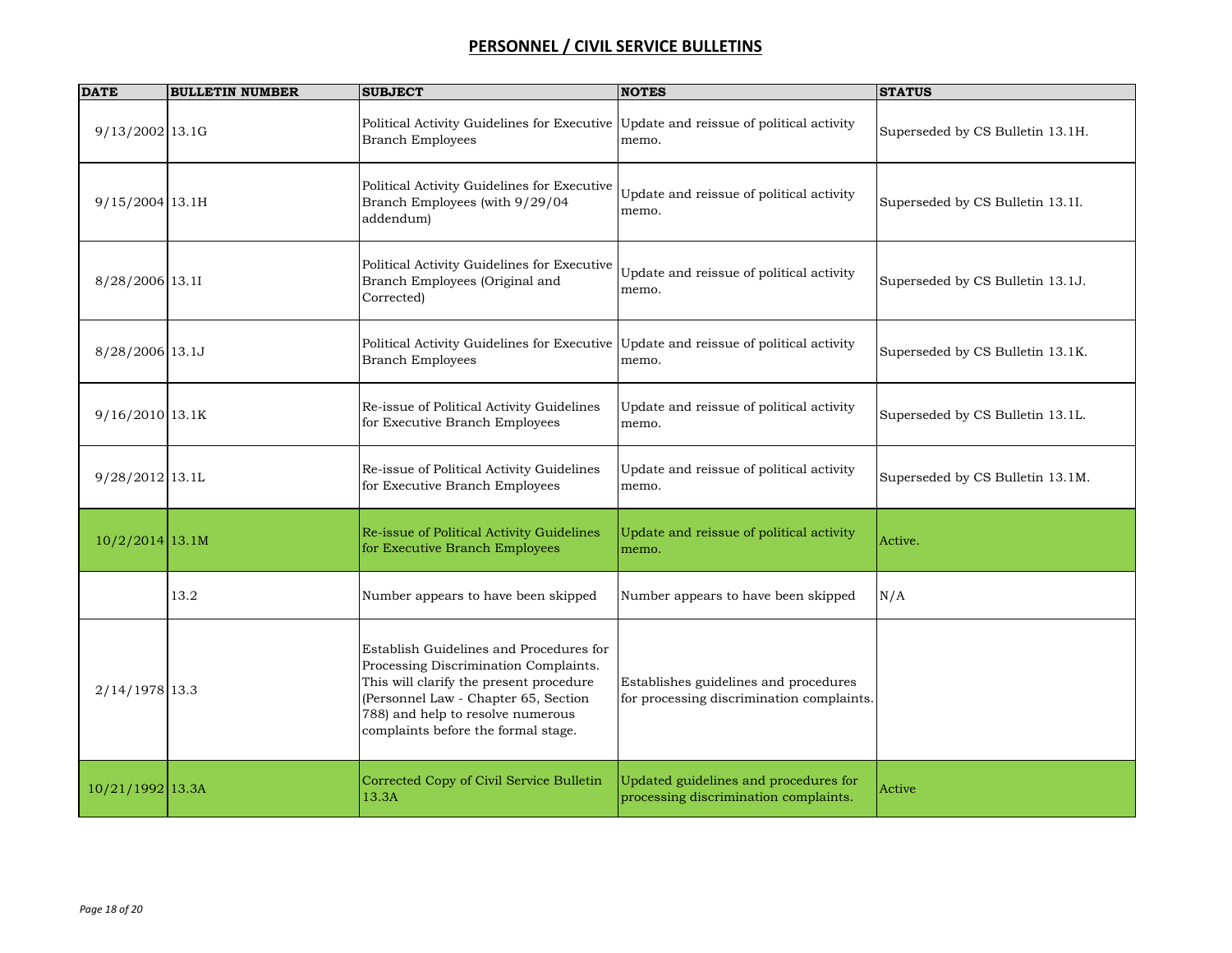| <b>DATE</b>      | <b>BULLETIN NUMBER</b> | <b>SUBJECT</b>                                                                                                       | <b>NOTES</b>                                                                                                                                                                                             | <b>STATUS</b>                                             |
|------------------|------------------------|----------------------------------------------------------------------------------------------------------------------|----------------------------------------------------------------------------------------------------------------------------------------------------------------------------------------------------------|-----------------------------------------------------------|
| 11/24/1980 13.4  |                        | Policy Prohibiting Employee Harassment                                                                               | Policy Prohibiting Employee Harassment Superseded by CS Bulletin 13.4B.                                                                                                                                  |                                                           |
| 3/8/1990 13.4A   |                        | Policy Prohibiting Employee Harassment<br>(and $11/6/91$ Re-issue)                                                   | Updated policy prohibiting employee<br>harassment. Includes Policy Statement<br>Against Sexual Harassment.                                                                                               | Superseded by CS Bulletin 13.4B.                          |
| $5/1/2001$ 13.4B |                        | 1. Equal Employment<br>Opportunity/Affirmative Action Policy<br>Statement; 2. Policy Statement Against<br>Harassment | Publish and distribute the revised Equal<br>Employment Opportunity/Affirmative<br>Action Policy Statement and the Policy<br>Statement Against Harassment.                                                | Policy Updated. Current policy dated<br>July 2011.        |
| $11/1/1971$ 14.1 |                        | Revised Personnel Directives System                                                                                  | Describes a revised system for issuing<br>personnel procedural and policy<br>directives (Personnel Memoranda and<br>Personnel Bulletins).                                                                | Generally still active.                                   |
| $6/15/1987$ 14.2 |                        | <b>Appointment End Dates</b>                                                                                         | Policy on the use of Appointment End<br>Dates.                                                                                                                                                           | Active                                                    |
| 10/9/1991 14.3   |                        | Agency Time and Attendance Records                                                                                   | Requires that time and attendance<br>records (time slips) required to be kept<br>by each appointing authority must<br>contain the signatures of both the<br>employee and the employee's supervisor.      | Modified by system changes and policies<br>and practices. |
| 11/10/1999 14.4  |                        | Agency Time & Attendance Records                                                                                     | Emphasizes the long-standing<br>requirement that agency time and<br>attendance records must reflect the<br>correct number of hours actually worked<br>and the correct number of hours of leave<br>taken. | Active.                                                   |